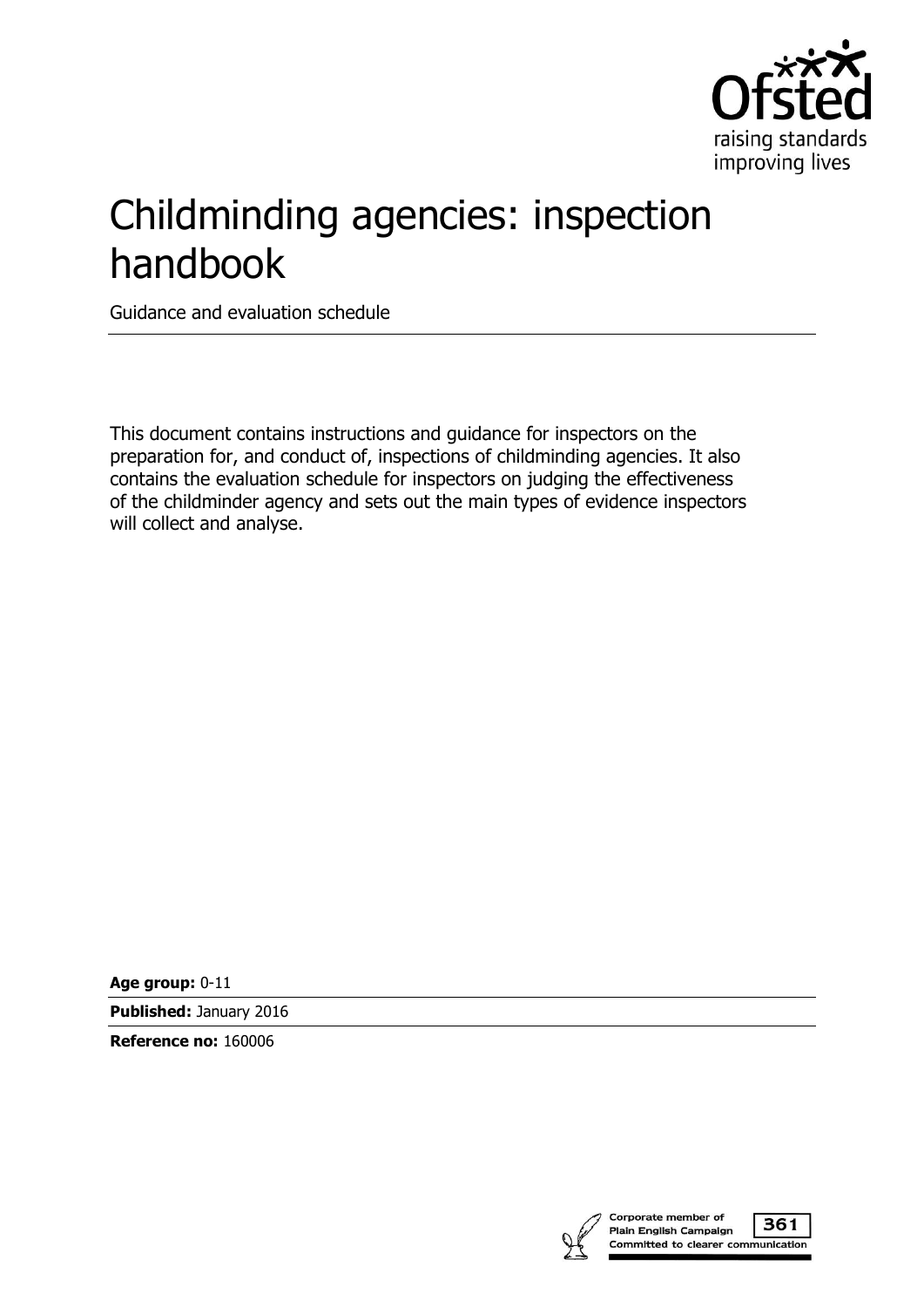The Office for Standards in Education, Children's Services and Skills (Ofsted) regulates and inspects to achieve excellence in the care of children and young people, and in education and skills for learners of all ages. It regulates and inspects childcare and children's social care, and inspects the Children and Family Court Advisory and Support Service (Cafcass), schools, colleges, initial teacher training, further education and skills, adult and community learning, and education and training in prisons and other secure establishments. It assesses council children's services, and inspects services for looked after children, safeguarding and child protection.

If you would like a copy of this document in a different format, such as large print or Braille, please telephone 0300 123 1231, or email enquiries@ofsted.gov.uk.

You may reuse this information (not including logos) free of charge in any format or medium, under the terms of the Open Government Licence. To view this licence, visit www.nationalarchives.gov.uk/doc/open-government-licence, write to the Information Policy Team, The National Archives, Kew, London TW9 4DU, or email: psi@nationalarchives.gsi.gov.uk.

This publication is available at www.gov.uk/government/organisations/ofsted.

Interested in our work? You can subscribe to our monthly newsletter for more information and updates: http://eepurl.com/iTrDn.

Piccadilly Gate Store Street Manchester M1 2WD

T: 0300 123 1231 Textphone: 0161 618 8524 E: enquiries@ofsted.gov.uk W: www.gov.uk/government/organisations/ofsted

No. 160006

 $\mathsf{Of}^{\mathsf{xxx}}_{\mathsf{C}}$ 

© Crown copyright 2016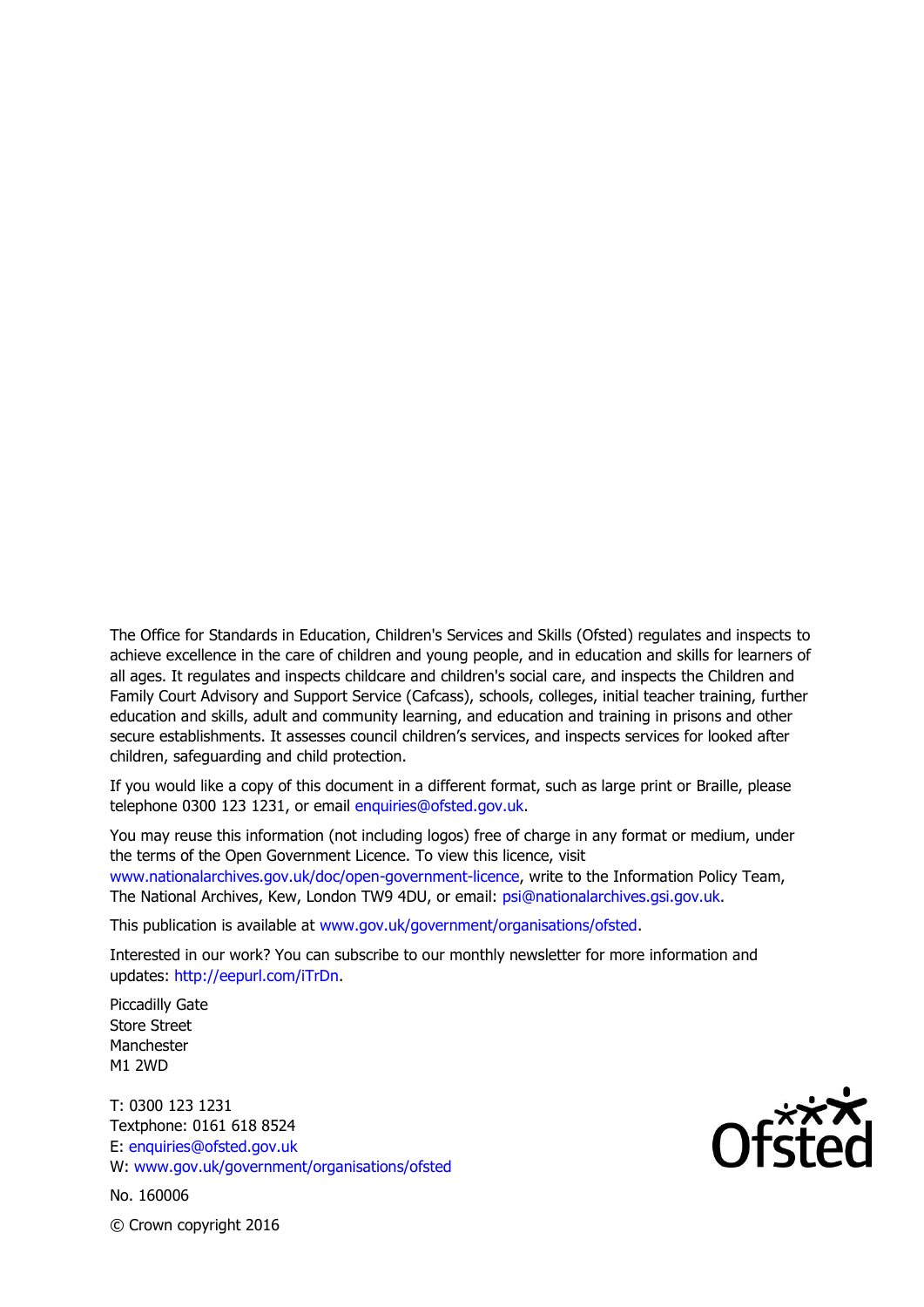# **Contents**

| <b>Introduction</b>                                                               | 4              |
|-----------------------------------------------------------------------------------|----------------|
| Part one: How childminder agencies will be inspected                              | 4              |
| Before the inspection                                                             | 5              |
| During the Inspection                                                             | $\overline{7}$ |
| Reaching final judgements                                                         | 15             |
| Writing the report                                                                | 16             |
| Part two: The evaluation schedule $-$ how childminder agencies will be            |                |
| judged                                                                            | 18             |
| Judging the overall effectiveness of a childminder agency                         | 18             |
| The effectiveness of the leadership and management of the childminder agency      | 20             |
| The quality of the agency's services                                              | 22             |
| The impact of the agency's services on the quality of education and care provided |                |
| by its childminders                                                               | 23             |
| <b>Annex A - Childminder Records</b>                                              | 25             |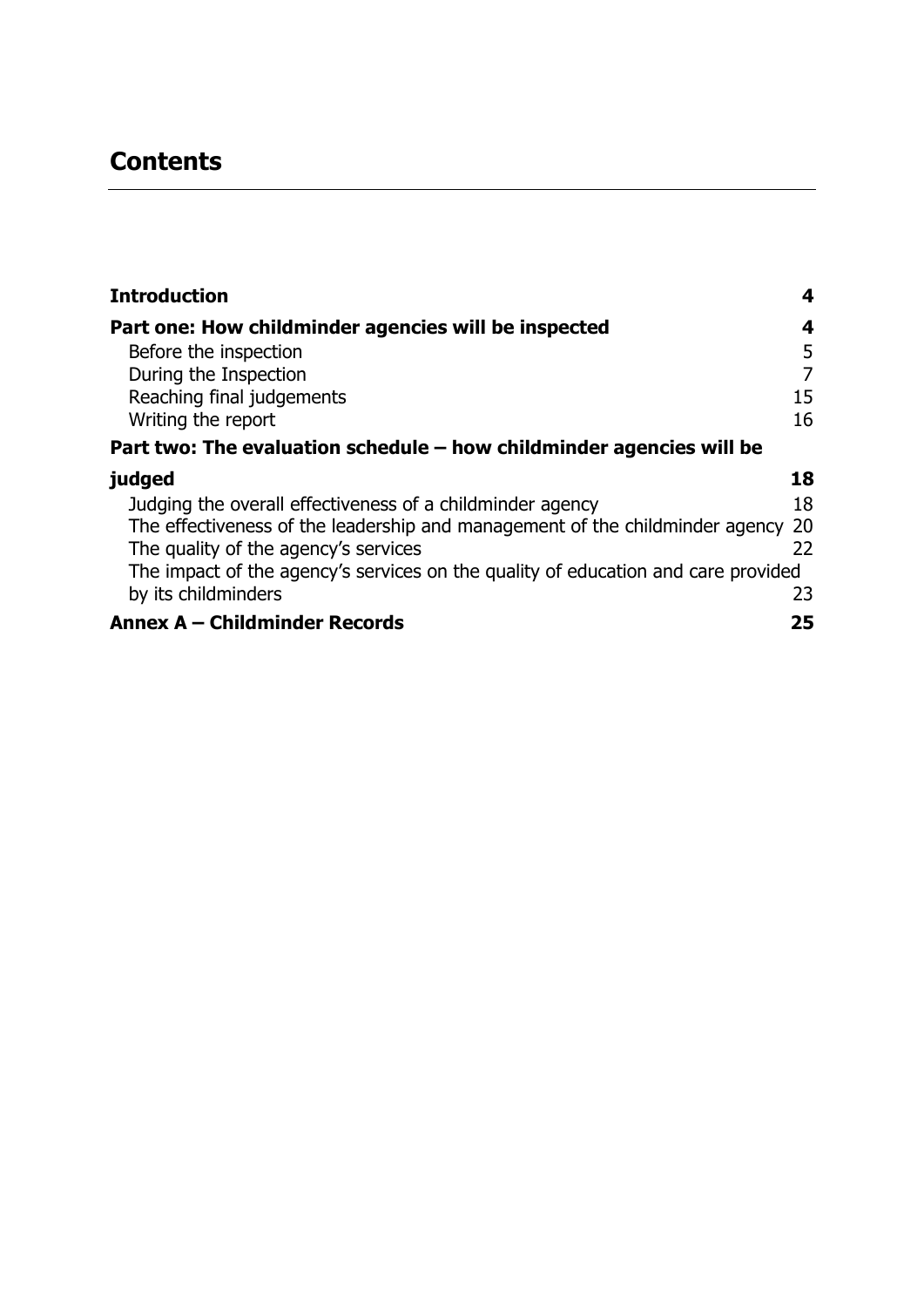

# <span id="page-3-0"></span>**Introduction**

- 1. This handbook sets out the main activities undertaken by inspectors who conduct inspections of childminder agencies in England from 1 April 2015. It also sets out the judgements that inspectors will make and on which they will report.
- 2. The handbook has two parts.
	- **Part one: How childminder agencies will be inspected -** this contains instructions and guidance for inspectors on the preparation for, and conduct of, inspections.
	- **Part two: The evaluation schedule -** this contains guidance for inspectors on judging the effectiveness of the childminder agency and sets out the main types of evidence inspectors will collect and analyse.
- 3. This handbook should be read in conjunction with 'The framework for inspecting childminder agencies'. $1$

# <span id="page-3-1"></span>**Part one: How childminder agencies will be inspected**

- 4. A childminder agency is obliged by law<sup>2</sup> to:
	- **E** ensure a childminder's suitability, including, where appropriate their capacity to deliver the statutory requirements of the Early Years Foundation Stage $3$
	- $\blacksquare$  support the training and development of childminders
	- **P** provide a clear way for parents to find and work with a suitable childminder
	- $\blacksquare$  improve the quality of provision
	- monitor the standard of care provided by the childminders they register.
- 5. Childminder agencies are required to register with and be inspected by Ofsted.

<sup>&</sup>lt;sup>1</sup>Inspecting childminder agencies: framework, Ofsted, August 2014;

[www.gov.uk/government/publications/framework-for-the-regulation-of-childminder-agencies](https://www.gov.uk/government/publications/framework-for-the-regulation-of-childminder-agencies)

<sup>&</sup>lt;sup>2</sup> Children and Families Act 2014; <http://services.parliament.uk/bills/2012-13/childrenandfamilies.html>  $3$  Statutory framework for the Early Years Foundation Stage (from September 2014), DfE, 2014;

<https://www.gov.uk/government/publications/early-years-foundation-stage-framework--2>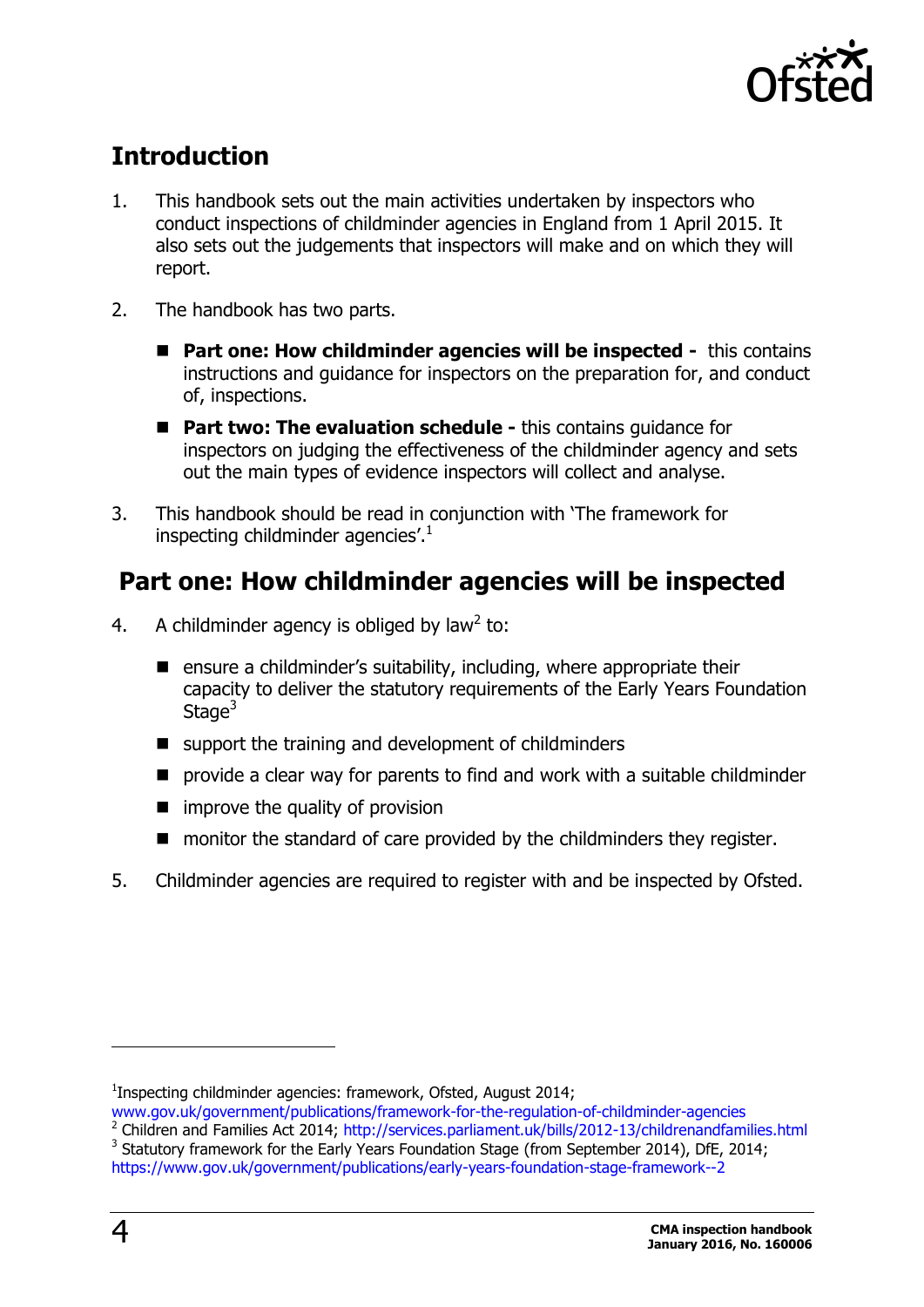### <span id="page-4-0"></span>**Before the inspection**

#### **Inspectors' planning and preparation**

- 6. The lead inspector is allocated a day to prepare for an inspection.
- 7. The planning day is used to make the initial notification telephone call, consider information and identify initial lines of enquiry. The lead inspector will consider:
	- any concerns and complaints raised with Ofsted
	- **now any requiatory notifications made to Ofsted by the agency**
	- $\blacksquare$  any enforcement activity since the previous inspection
	- the list of all childminders registered with the agency to enable selection of the 'sample' (requested during the initial telephone call)
	- $\blacksquare$  the up-to-date statement of purpose
	- $\blacksquare$  the content of the agency's website
	- $\blacksquare$  evidence of any self-evaluation or any development plans that the agency has, if this is available electronically
	- **P** previous inspection reports.
- 8. The law requires the childminder agency to have a statement of purpose setting out how it meets the legal requirements. This may be available on the agency's website or obtained as part of the inspection preparation. Inspectors will consider the effectiveness of the agency's statement of purpose and take account of any omissions or weaknesses in reaching the judgements made at the end of the inspection.
- 9. Where Ofsted has received information that indicates potential non-compliance with regulatory reguirements, the inspector must pursue these as specific lines of enquiry during the inspection. The lead inspector will outline the concern to the childminder agency at the beginning of the inspection.
- 10. At the end of the planning day, the lead inspector will draw up a short inspection briefing and send this electronically to team inspectors. The team briefing should also be shared with the agency and include:
	- **key contact details**
	- where the team will be based
	- $\blacksquare$  lines of enquiry/inspection themes
	- $\blacksquare$  the inspection programme
	- a brief summary of contextual information.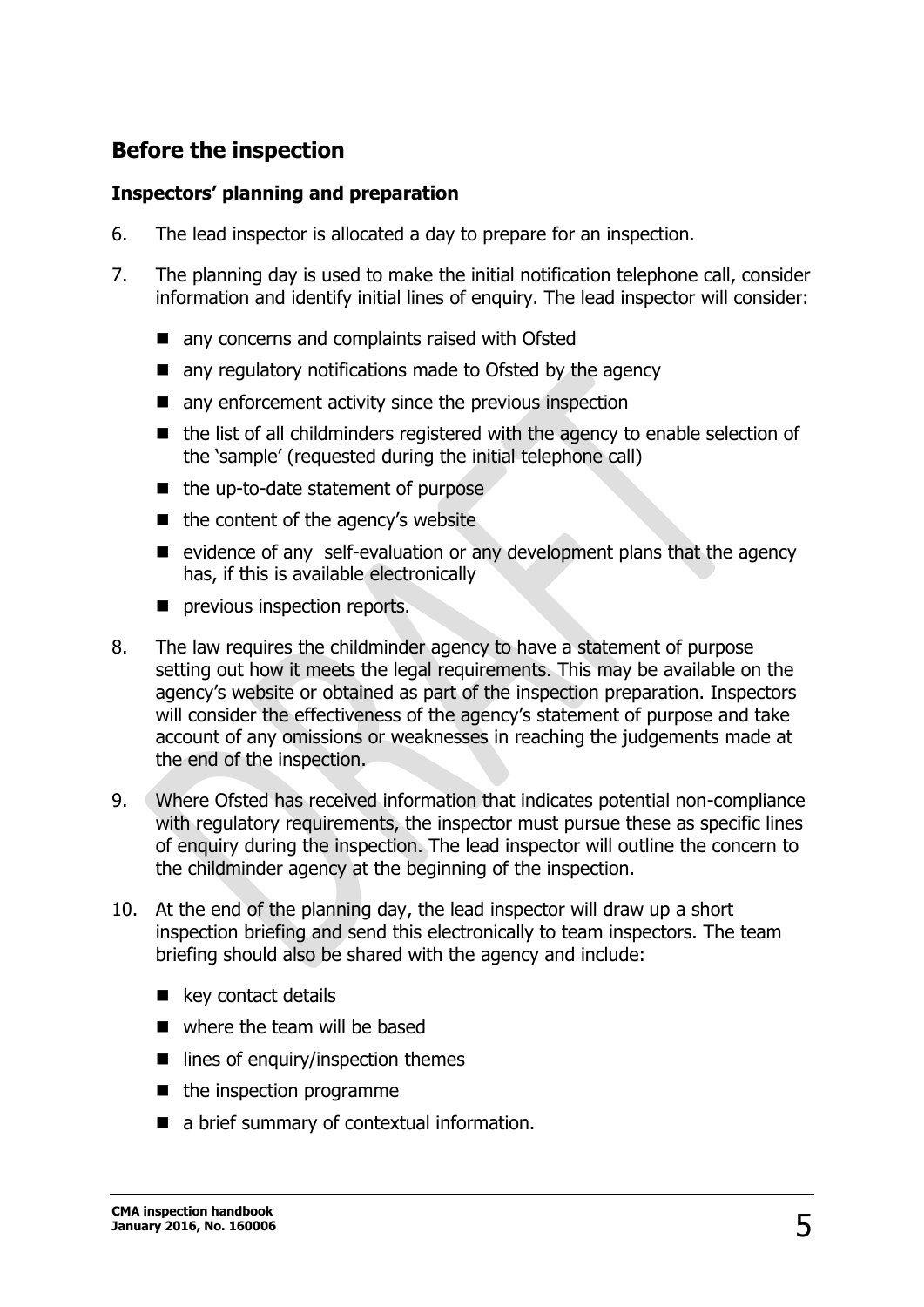

#### **Notification of inspection**

- 11. The agency will normally receive a phone call in the morning on the planning day before the start of the inspection. Where there are safeguarding concerns or issues relating to children's welfare, the inspection may be carried out with no notice.
- 12. The telephone call is the first opportunity to initiate a professional relationship between the inspector and the agency. It should be short and focused on practical issues. Inspectors should not use this conversation to probe or start inspecting.
- 13. The purpose of the notification call is to:
	- $\blacksquare$  inform the agency of the inspection
	- confirm the agency's registration status and clarify any issues relating to the registration
	- $\blacksquare$  make sure the agency is aware of its statutory duty to inform childminders, parents and carers of the inspection
	- confirm domestic arrangements, such as base rooms, refreshments and car parking arrangements
	- qive the agency the names of the inspectors in the team and their responsibilities and the contact details for the lead inspector
	- $\blacksquare$  make sure the agency is clear about the scope of the inspection, reporting arrangements and any other key issues
	- **P** provide details about how to access documents related to the inspection on the Ofsted website
	- confirm arrangements for access to premises and, if available, space for the inspectors to work
	- confirm the relevant documents needed for the inspector's pre-inspection planning, where possible, including:
		- $-$  the list of all childminders registered with the agency and their quality grading (see Annex A)
		- the up-to-date statement of purpose,
		- $-$  evidence of any self-evaluation or development plans, (if these are available electronically, confirm how inspectors will gain access to them. If the agency's records are held electronically, inspectors should not ask for hard copies unless these are already available, although they may ask for specific reports or documents to be printed)
	- **E** agree arrangements for choosing childminders to be sampled, how they will be contacted and clarify the proposed timetable for these visits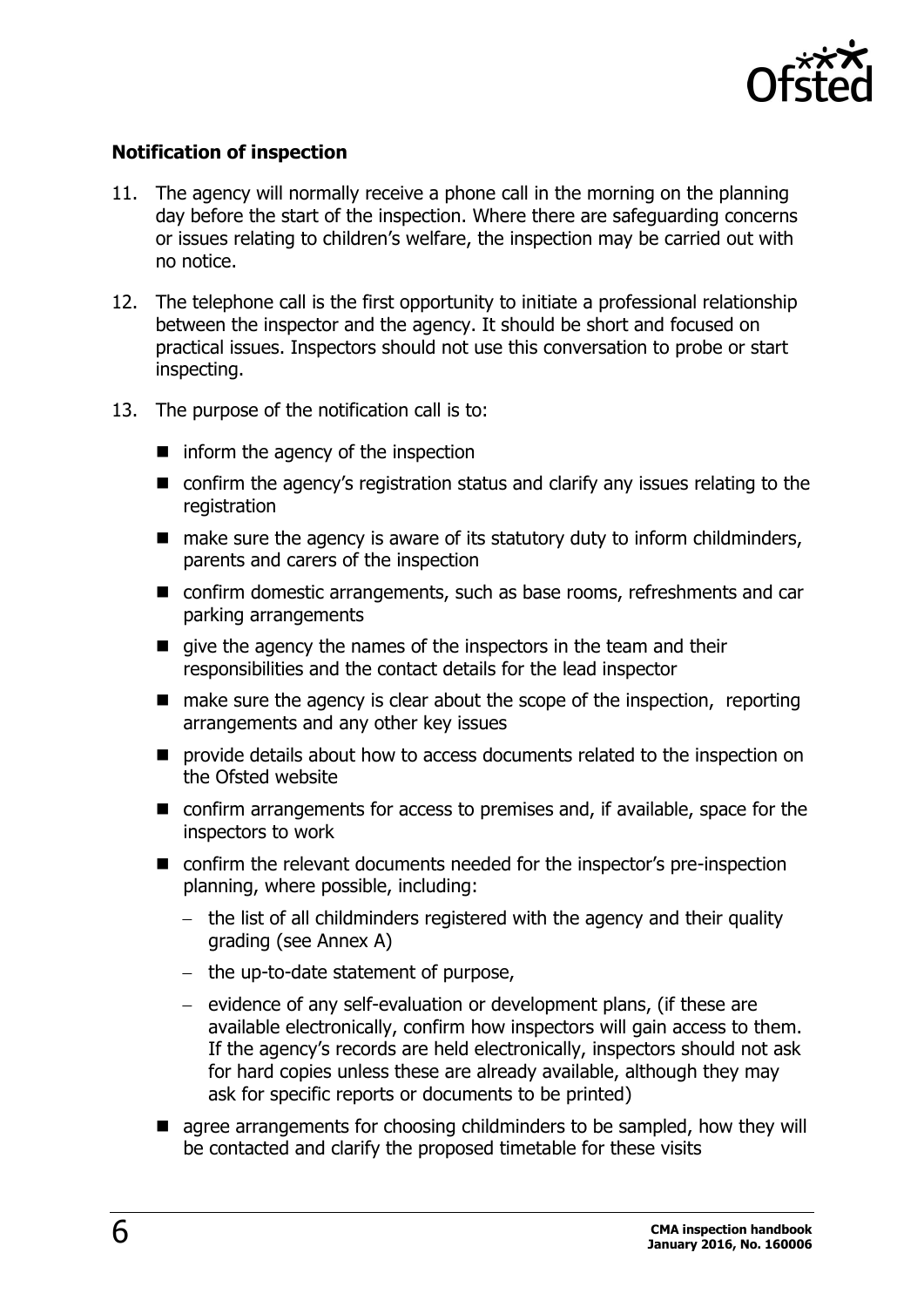- ask the agency to provide the details of any meetings or training sessions that will occur during the inspection
- **E** arrange the initial meeting with the agency's nominated/lead person
- $\blacksquare$  arrange to hold discussions with key people including the agency leader, key staff, stakeholders, parents and childminders – these may be made by telephone
- **P** provide an opportunity for the agency to raise any questions.

#### **Requests for deferral**

- 14. If an agency requests a deferral of its inspection, the inspector must immediately make Ofsted aware. Ofsted will decide whether the request should be granted in line with the deferral policy. A decision will be made by the Regional Senior HMI on a case by case basis. Deferral decisions are agreed by the Regional Senior HMI.
- 15. If the agency has not yet registered any childminders, and there are none in the process of registration, the inspection is likely to be deferred. The absence of the manager is not normally a valid reason for deferral.
- 16. Inspection should not be delayed if there are any concerns about the agency, or if to do so would mean that Ofsted would not fulfil its legal duty to inspect all agencies within the prescribed cycle. In the case of a serious safeguarding concern, Ofsted will work in partnership with all relevant agencies to ensure the safety and well-being of minded children. Arrangements will be made to ensure any inspection procedures do not compromise the work of external agencies.

### <span id="page-6-0"></span>**During the Inspection**

#### **Days allocated to the inspection and inspection team members**

- 17. The inspection will be led by one of Her Majesty's Inspectors (HMI); other members of the inspection team comprise other HMI and/or early years regulatory inspectors.
- 18. The size of the inspection team and duration of the inspection will vary according to the size of the childminder agency being inspected and the geographical area the agency covers.

#### **The start of the inspection**

19. The lead inspector will hold an initial meeting with the agency's nominated or lead person identified by the nominated person as Ofsted's lead contact for the inspection. This meeting **may** take place on site or by telephone. If the initial meeting is on site, all inspectors must show their Ofsted identity badge to confirm their identity. The inspector must allow the agency time to check the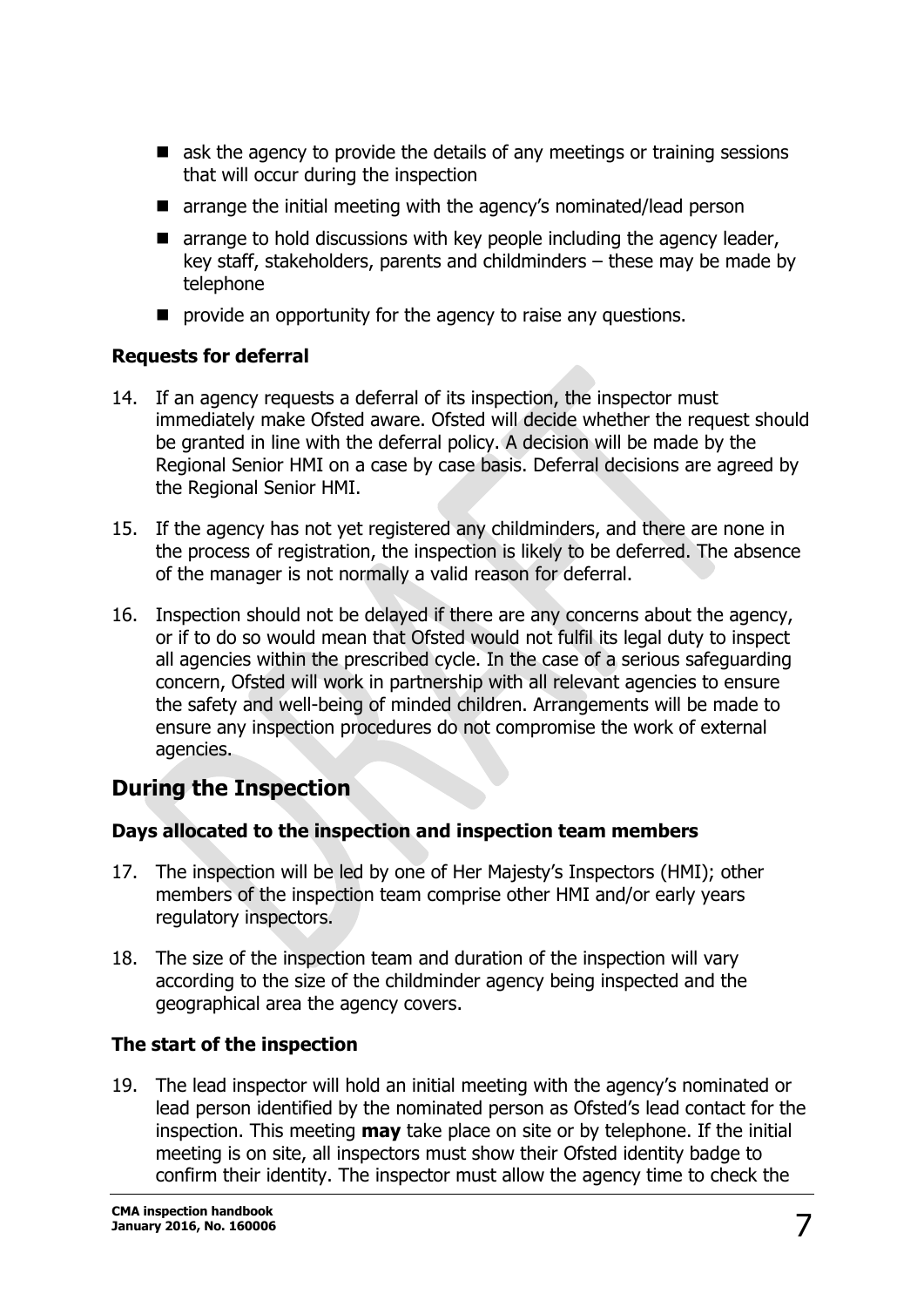

identification and to contact Ofsted or the inspection service provider to confirm it, should they wish to do so.

- 20. The purpose of this initial meeting is to:
	- $\blacksquare$  clarify the role of the key people involved in the inspection, both in the inspection team and the agency, including the lead and other inspectors, the agency's nominated/lead person, and the arrangements for communication between the inspection team and the agency
	- confirm the accuracy of, or any changes to, the information about the agency
	- $\blacksquare$  discuss the available evidence and the lines of enquiry for inspection the agency's nominated/lead person will have the opportunity to clarify the selfevaluation and to provide any new contextual information
	- **E** agree a timetable for inspection activities, including arrangements for joint observations, meetings and arrangements for completing the sample of childminders
	- confirm arrangements for providing feedback at the end of the inspection, and to request that the nominated/lead person is invited.
- 21. The inspection team should have a short team meeting to clarify inspection activities, the areas to be explored initially and individual roles and responsibilities.

#### **Gathering and recording evidence**

- 22. The inspector will gather a range of information as evidence to support the inspection. This should include (but is not limited to) the following:
	- $\blacksquare$  the geographical spread covered by childminders and the numbers of childminders registered with the agency
	- $\blacksquare$  the profile of children cared for by childminders registered with the agency, such as their ages or whether any have particular needs
	- $\blacksquare$  the length of time that individual childminders have been registered with the agency
	- $\blacksquare$  the range of judgements that the agency has made about the quality of individual childminders
	- $\blacksquare$  the levels of qualifications held by childminders registered with the agency
	- attendance levels at training courses and other events run by or on behalf of the agency.
- 23. The detail of activities undertaken and discussions held will vary depending on the lines of enquiry for each individual inspection. Inspection activities will be determined by the lead inspector but usually include: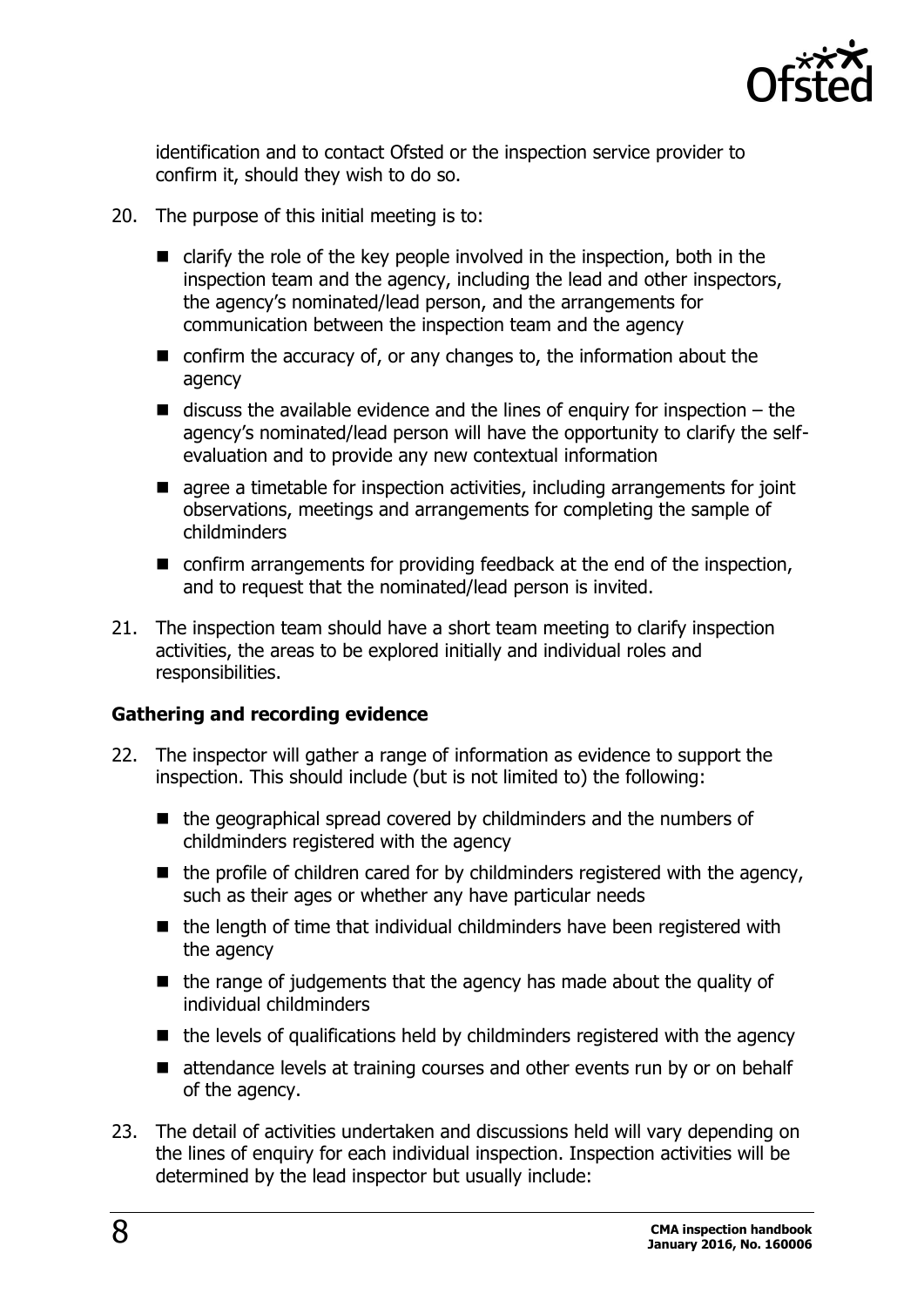- discussion with agency leaders and managers
- $\blacksquare$  discussion with agency staff and other key partners, for example training providers
- $\blacksquare$  visits to a sample of childminders registered with the agency, to include gathering their views about the agency, to check the accuracy of the agency's assessment about the support it provides, impact of its training and to see the childminder at work (see below on selecting the sample)
- observation of recruitment and training sessions wherever possible
- accompanying a member of agency staff on a 'support/monitoring' visit to a childminder
- examining relevant records and documents to assess the impact of the agency's services to childminders and parents; this may include training plans and records, recruitment policies and procedures, case files, monitoring and quality assessment records
- case tracking of childminders who have recently been recruited or undergone training and assessment by the agency.
- 24. Throughout the inspection, inspectors maintain a record of their evidence. Evidence should be clear, precise, evaluative and sufficient for the purpose of supporting the judgements. Evidence should avoid identifying individual staff, individual children or parents and/or carers by name, unless this is necessary to aid understanding of the evidence or for the protection of a child or related to a concern that needs to be followed up. Inspectors should identify clearly any information that was provided 'in confidence'.
- 25. It is important that inspectors record accurately the time spent gathering evidence during a particular activity, for example a meeting with senior leaders or the time spent gathering evidence during a visit to a childminder as part of the sample.
- 26. The lead inspector will collate the full evidence base from the inspection team. All inspection records are retained in accordance with Ofsted's published retention policy.
- 27. Evidence may be scrutinised for retrieval, for quality assurance monitoring, or as a source of evidence in the event of a complaint and where a Freedom of Information request is received.

#### **Sampling childminders**

28. The lead inspector will determine the size of the sample of childminders to be visited, depending on the size and geographical area covered by the agency. Normally, the inspection will include visits to around 10% of the childminders registered by the agency. For a small agency, the proportion of childminders visited may be higher than 10%. For a large agency, the lead inspector will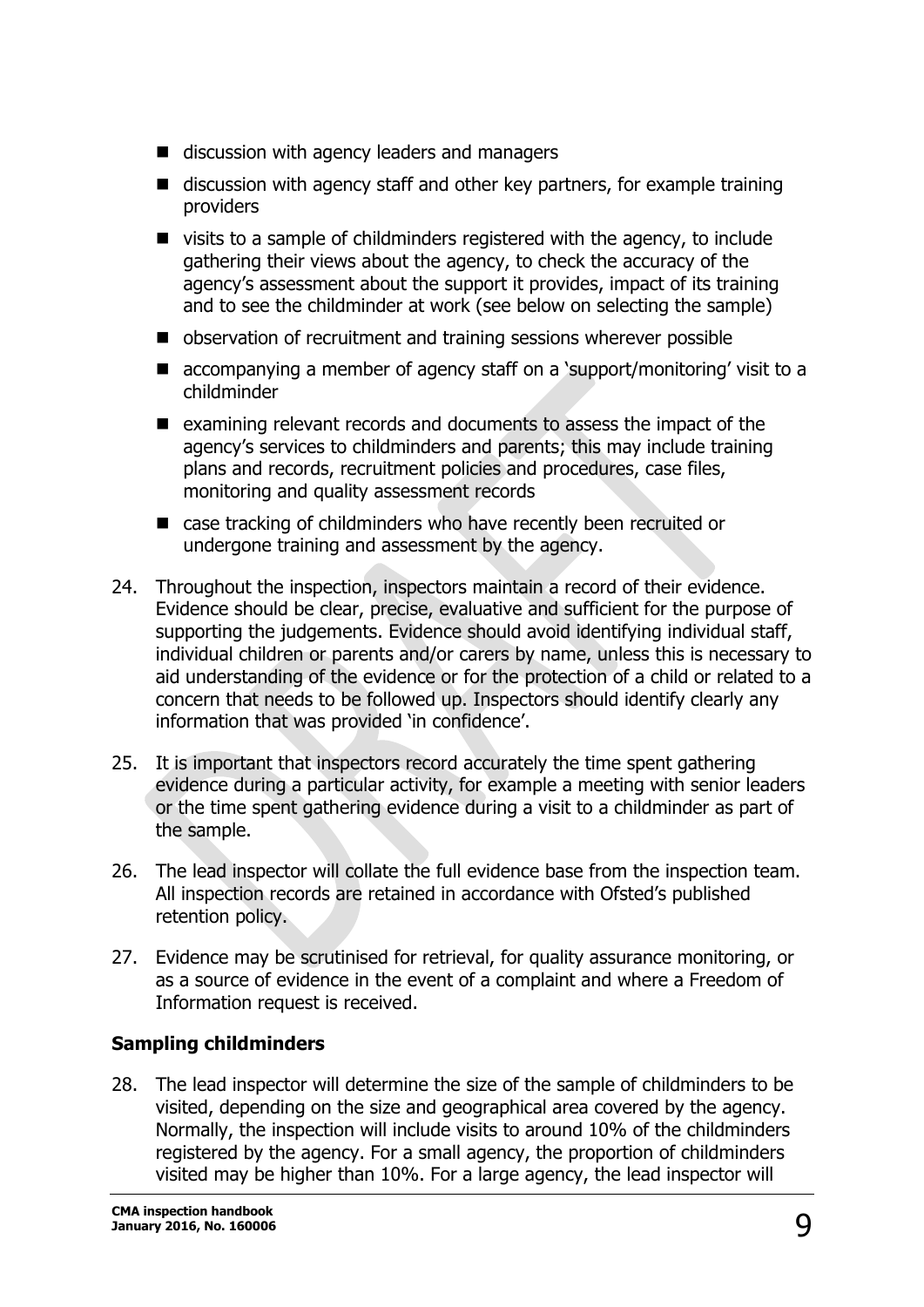

need to determine the level and type of sampling, including whether it is appropriate to combine visits to childminders with other sampling activities, including telephone interviews and examination of records.

- 29. The purpose of the sample is to confirm the accuracy of the agency's evaluation of the quality of childminders registered with it and to assess the impact of the steps taken by the agency to improve the quality of its childminders. Inspectors will consider the extent to which:
	- the agency is accurate in its assessment of individual childminders' strengths and weaknesses
	- **E** any support, quidance or training is helping the childminder to comply with the requirements of the Early Years Foundation Stage and/or the Childcare Register (if appropriate)
	- any support, guidance or training is helping the childminder to improve their practice
	- monitoring is sufficiently rigorous to improve childminding practice
	- the agency has tackled weaknesses and underperformance
	- $\blacksquare$  the agency has disseminated good practice to childminders.
- 30. The lead inspector selects the sample of childminders using information provided by the agency and from the initial inspection discussion and agrees with the agency the arrangements for contacting the childminders.
- 31. The reason for selection should be clearly recorded in the evidence base and explained to the agency. Evidence must refer to any particular line of enquiry that links to concern(s) or any safeguarding concerns. The sample should include, where appropriate:
	- childminders assessed by the agency to be of different quality
	- a newly recruited childminder
	- a childminder who has been registered for more than six months
	- childminders operating in different geographical locations
	- a childminder who has been the subject of a safeguarding concern.
- 32. The sample should also consider different groups of children that are placed with childminders in the agency, using information included in the agency's records or through discussion with staff. The sample of childminders may include those who offer places for:
	- $\blacksquare$  a baby
	- a funded two-year-old child
	- a boy and girl who are soon to transfer to school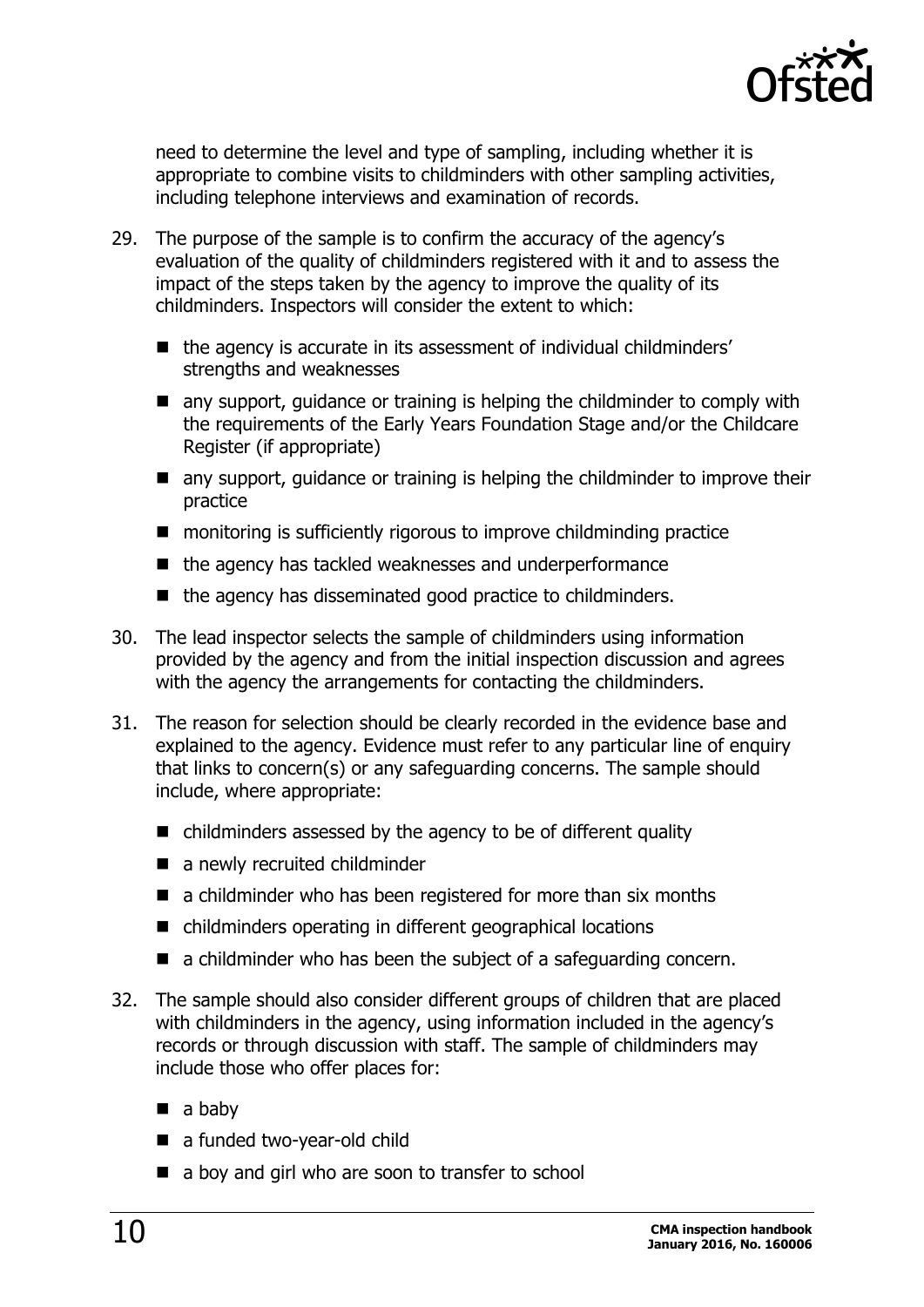- a child with disabilities and/or special educational needs
- a looked after child or child in need or subject to a child protection plan (a child placed by the local authority)
- a child who speaks English as an additional language
- a boy and/or a girl from any groups who may be disadvantaged
- a child living in an area of higher deprivation
- $\blacksquare$  a child for whom the childminder receives the early years pupil premium.

#### **Childminder case records**

- 33. Inspectors should scrutinise a proportion of childminders' case records held by the agency in line with the requirements for registration and the criteria set out in the evaluation schedule. In some cases, and where possible, it may be helpful to review records with senior agency staff. Case records must always include examination of the record of Disclosure and Barring Service (DBS) checks for all childminders registered with the agency. They may also include the following, but this is not an exhaustive list:
	- $\blacksquare$  the registration process undertaken for each childminder in the sample
	- training and professional development records
	- $\blacksquare$  evidence of monitoring/inspection of the childminder by the agency
	- $\blacksquare$  the way the agency deals with any complaints and the actions the agency has taken.
- 34. Inspectors need to scrutinise these records before the visit to the childminder so that they can follow up any lines of enquiry with the childminder.

#### **Visits to childminders who are registered with the agency being inspected**

- 35. Inspectors should explain the purpose of the visit to the childminder as set out above. The visit is **not** an early years inspection.
- 36. Where the agency has provided business support, inspectors should note the extent to which the childminder feels this has benefited their business.
- 37. Inspectors observe the childminder's practice to gauge the extent to which children's learning and development are being promoted, how well children are progressing and the effectiveness of care practices. This helps the inspector to assess the effectiveness of the agency's arrangements for assuring the quality of its childminders and the accuracy of the agency's evaluation of quality.
- 38. When evaluating the impact of the agency's services on the quality of education and care provided by its childminders, inspectors should evaluate: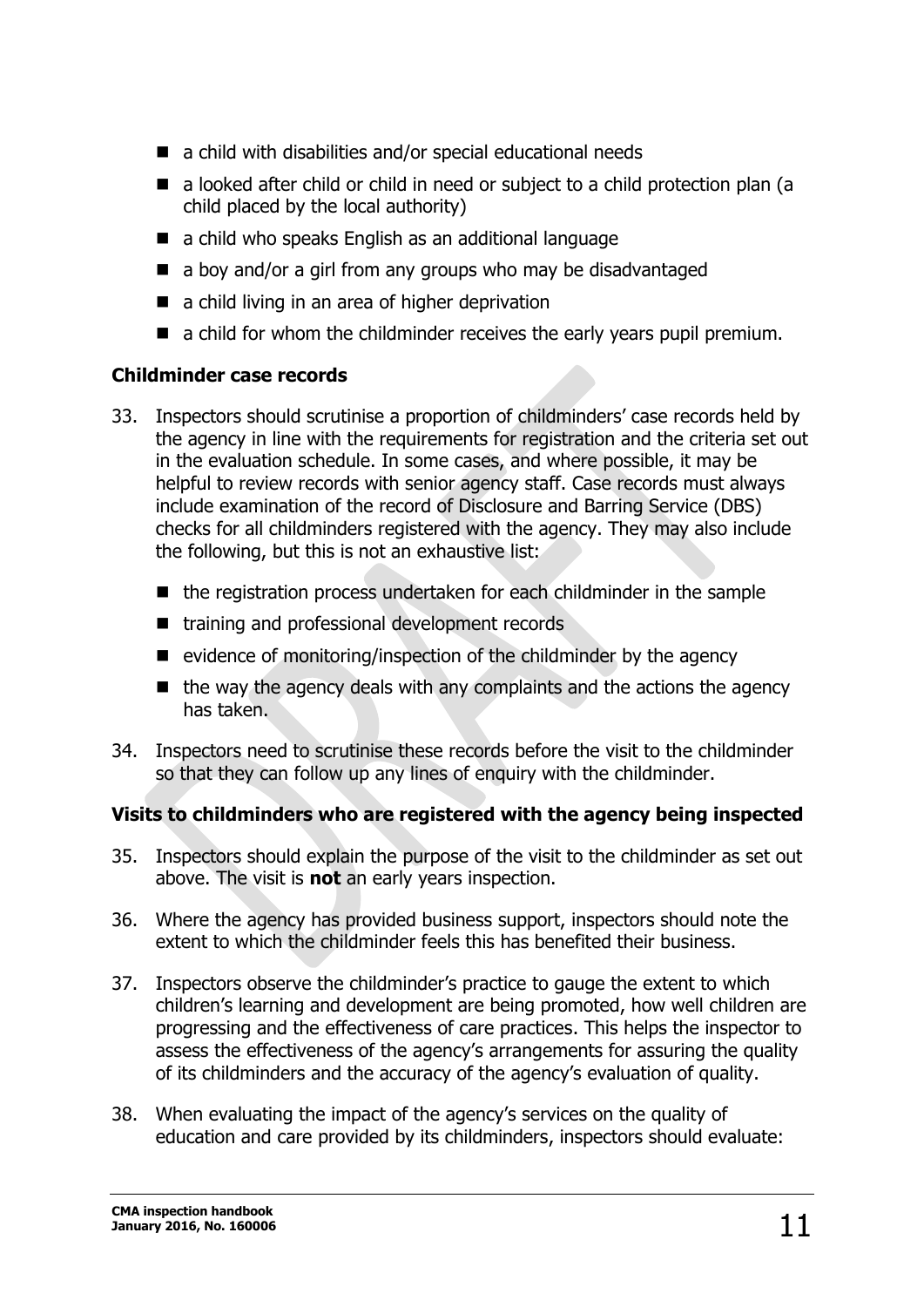

- $\blacksquare$  the range of activities children take part in and the role of the childminder in ensuring that it promotes their learning
- $\blacksquare$  the quality and timeliness of the childminder's interactions and interventions
- $\blacksquare$  the level of challenge of the activities for the children's age/stage of development
- $\blacksquare$  the development levels at which the children are working, including whether they are exceeding, reaching, or likely to reach typical levels of development for their age
- ways in which communication and language are developed and literacy is taught
- $\blacksquare$  whether and how the childminder is supporting children to make progress, including how well they are developing skills that help them to be ready for school
- $\blacksquare$  how well any learning they demonstrate is built upon by the childminder
- $\blacksquare$  the children's care arrangements, including intimate care, the levels of privacy afforded to the child, supervision arrangements for the child and for the childminder undertaking personal hygiene tasks.
- 39. Inspectors must check the childminder's arrangements for safeguarding children, including child protection procedures and what action s/he would take if there are concerns about a child in their care.
- 40. Inspectors will talk with children and the childminder. Incidental conversations prompted by what is observed can contribute to the evaluation of the agency's strengths and weaknesses, although the inspector should take care not to disrupt the childminder's practice and usual routine.
- 41. Inspectors may ask to see a sample of the childminder's documentation. The request for documentation should link to any lines of enquiry for the inspection. This may include the childminder's planning and assessment of children's learning to support the inspector's observation of the childminder's practice. Inspectors should not routinely expect to see detailed written plans for the activities they observe. The inspector should focus on the overall quality of the approach and whether the planning, interventions and evaluation of activities ensure that there is a consistent approach to teaching and learning.
- 42. Inspectors must hold a discussion with the childminder to gauge the impact of support and training provided by the agency. Inspectors agree with the childminder when to hold this discussion in order not to disrupt the care of the children. They may agree to hold this discussion by telephone later in the day.

#### **Discussion with agency workers**

43. Inspectors should, where possible, hold discussions with any childminding agency staff that provide support to the childminders visited as part of the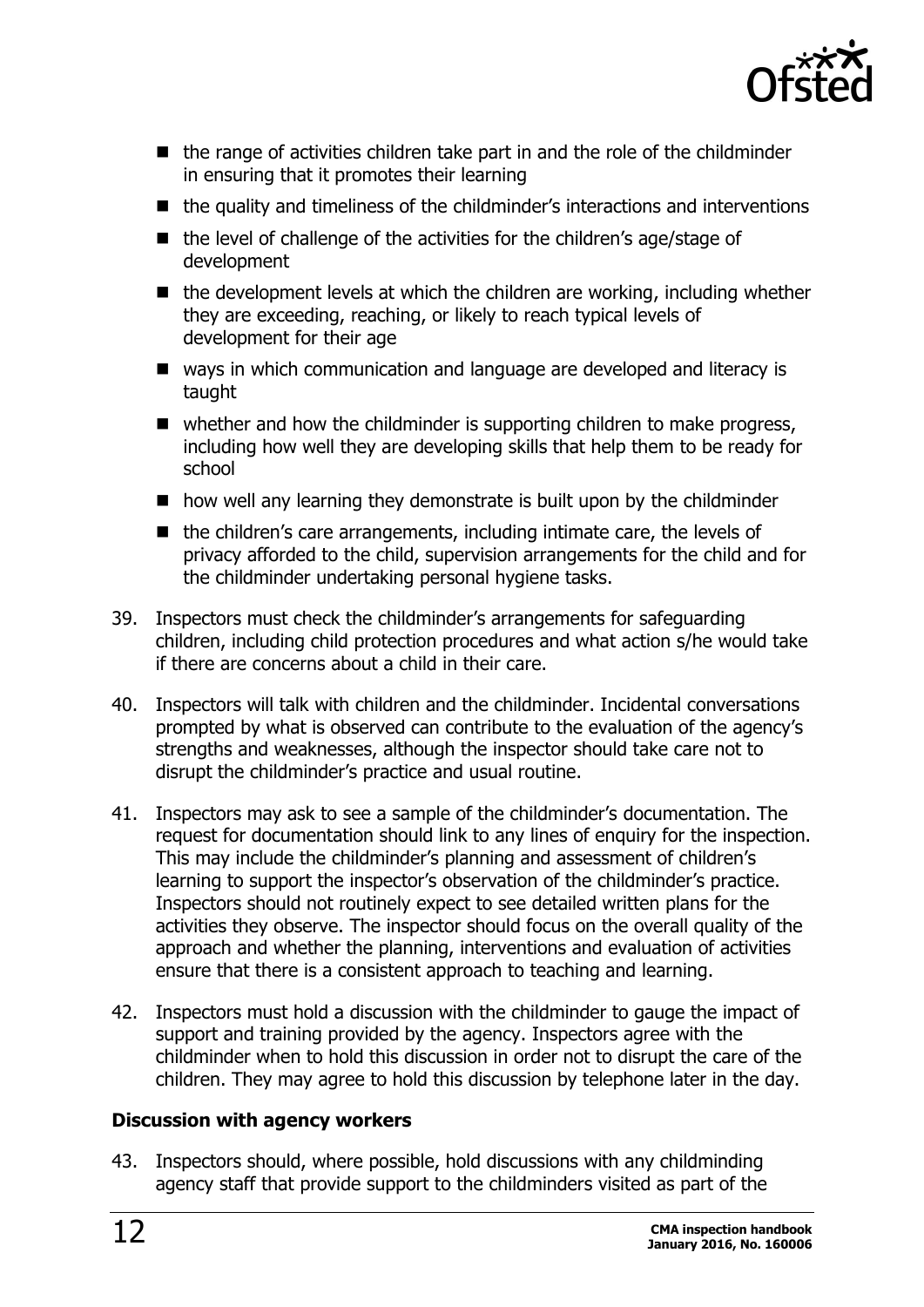sample. The purpose of this discussion is to explore how the agency is supporting the childminder's practice and bringing about improvement. They may also carry out joint observations of childminders with agency staff.

#### **Observations**

- 44. Inspectors may observe the agency's staff at work in order to evaluate the quality and impact of the agency's work. Observations of a range of sessions/activities could include:
	- $\blacksquare$  recruitment visits to childminder applicants
	- assessment/monitoring visits of childminders registered with the agency
	- training sessions delivered and/or commissioned by the agency
	- $\blacksquare$  support meetings run by agency staff
	- **drop-in sessions at outreach sites (as applicable).**
- 45. Inspectors will choose which, and how many sessions and activities to visit in discussion with agency leaders. They will give agency leaders/managers/the nominated person the opportunity to conduct joint observations of agency staff. Observations will enable the inspector to:
	- assess the accuracy and quality of the agency's monitoring and evaluation of practice
	- discuss the effectiveness of the agency's performance management arrangements and professional development programme for staff and/or childminders
	- help the agency manager to understand the judgements inspectors are making about the quality and impact of practice and how it might be improved.
- 46. The leader/manager/nominated person is able to choose whether or not to take part in joint observations. If the opportunity is declined, this should be recorded in the evidence base along with the reason given.
- 47. Where a joint observation takes place, the inspector and the relevant member of agency staff must discuss their views about the quality of the session/visit. Any differences in the analysis and evaluation of the session/visit should be explored and, where appropriate, be used to inform the judgement made.
- 48. After a joint observation, the inspector and agency manager/leader should agree how to manage the feedback and when this should take place. The inspector may observe the agency manager/leader giving feedback in order to evaluate the manager's assessment about the quality of practice observed and to observe how s/he conducts and delivers feedback.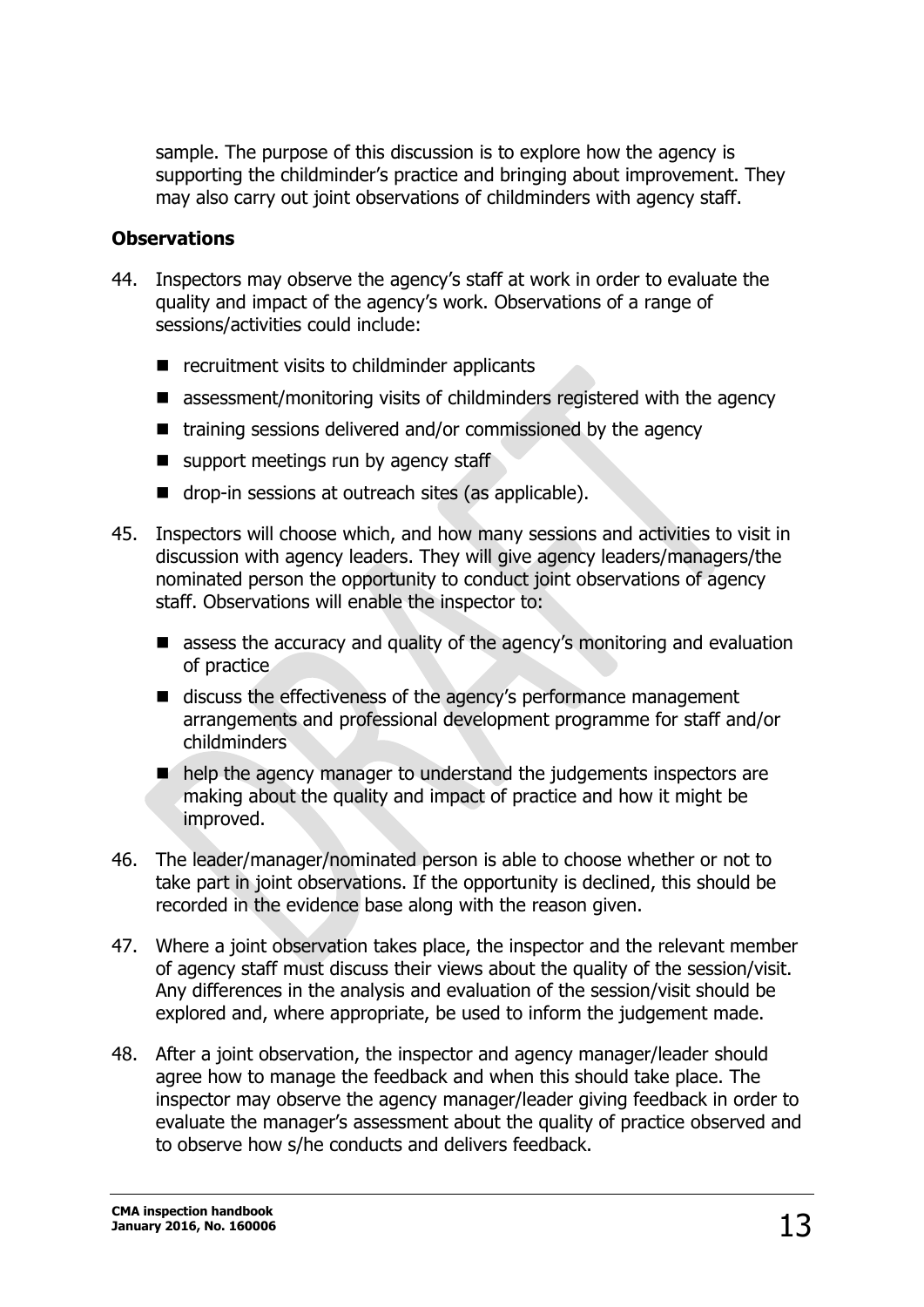

49. The inspector should record evidence about joint observations in the usual way, including comments about the quality of the agency's evaluation.

#### **Examination of records, policies and procedures**

- 50. Inspectors do not routinely examine all policies, procedures and documentation but **must** check all DBS records and record in their evidence base that they have done so. Inspectors must:
	- check DBS records for any agency staff who have direct contact with children
	- check DBS records for individual childminders they visit
	- ask for evidence of how safe recruitment has been carried out for agency staff who do not have direct contact with children
	- ask for evidence of how the agency ensures the ongoing suitability of agency staff and childminders that it has registered, including systems for performance management
	- check whether all staff and childminders have been trained to understand the agency's safeguarding policy and procedures and that the training enables staff and childminders to identify possible signs of abuse and neglect at the earliest possible opportunity and to respond in a timely and appropriate way.
- 51. Where appropriate, inspectors should also check a small sample of other policies, procedures and documentation, including:
	- a selection of recruitment policies, procedures and records
	- case files
	- qualifications of agency staff
	- a sample of induction, training and professional development records including how they carry out the performance management and development of the childminders to help them improve
	- $\blacksquare$  the agency's complaints record and the actions taken by the agency to deal effectively with complaints raised by childminders and/or parents.

#### **Gathering views from stakeholders**

- 52. As part of the inspection, the agency should arrange for the inspector to see or hear the views of childminders who are registered with the agency. This may include inspectors attending any existing groups that meet during the inspection, or the inspectors may make telephone calls to childminders.
- 53. The inspector will ask childminders if they have been given an opportunity to give their views about the agency. The content of discussions with childminders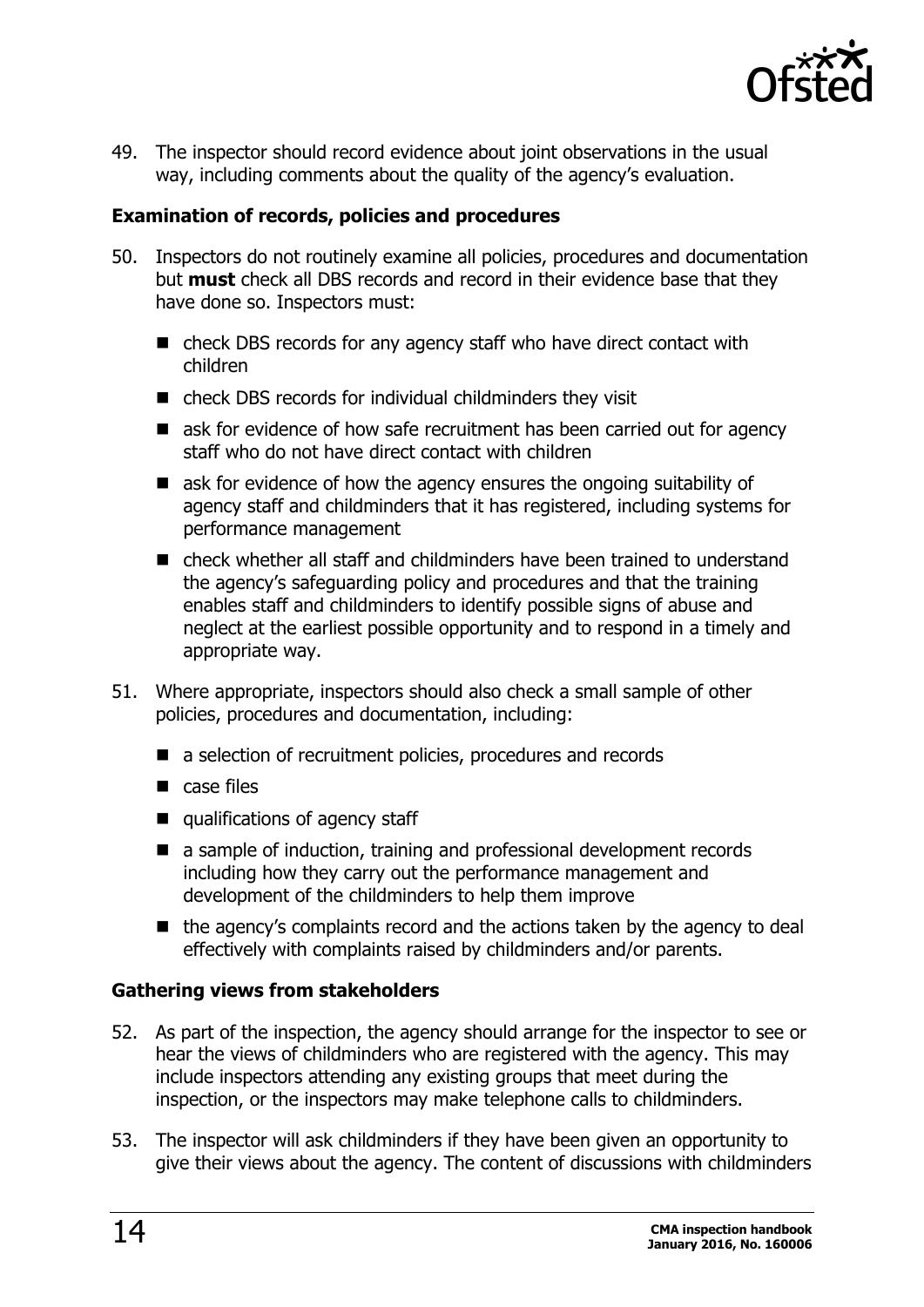depends on any lines of enquiry identified. The inspector must make it clear that Ofsted will seek to maintain confidentiality of the information provided by the childminder in the evidence collected for the inspection.

54. Inspectors should also speak directly to a sample of parents and/or carers, including any parents who ask to speak to them; this can be done by telephone. Inspectors will take account of the results of any surveys carried out by the agency and/or commissioned by the agency.

#### **Safeguarding**

55. If serious issues of concern arise during the inspection, for example in relation to the failure of the agency or a childminder registered with the agency to follow child protection procedures, the inspector must notify the agency manager as soon as possible unless to do so might put children at further risk. Where relevant, the inspector must ensure that the matter is dealt with appropriately by the agency, for example checking whether a referral is required to the Local Authority's Designated Officer (LADO). If an inspector identifies a serious safeguarding concern during the inspection, they must always follow Ofsted's safeguarding policy and procedures and contact the Applications, Regulatory and Contact team (ARC) team if they need advice.<sup>4</sup>

# <span id="page-14-0"></span>**Reaching final judgements**

- 56. Inspection activity, including observations, should continue throughout the inspection. Inspectors should avoid giving any impression that they have reached final judgements before the inspection has finished.
- 57. The inspector must set aside time towards the end of the inspection to consider the evidence and make the final judgements. At the final team meeting, final judgements should be recorded and key points for feedback identified.
- 58. Part 2 of this handbook sets out the judgements that inspectors must make and the aspects they should consider when doing so. The inspectors must use professional judgement to weigh up the evidence gathered for each key judgement. It should be considered against the descriptors to reach fair and reliable judgements that reflect the quality of the provision.

#### **Inspection feedback**

59. During the inspection, inspectors share emerging findings about the childminder agency's key strengths and weaknesses. Shortfalls that could have an immediate impact on the safety of children, or another serious concern that

<sup>4</sup> Ofsted's safeguarding policy, July 2015; [www.gov.uk/government/publications/ofsted-safeguarding](https://www.gov.uk/government/publications/ofsted-safeguarding-policy)[policy](https://www.gov.uk/government/publications/ofsted-safeguarding-policy)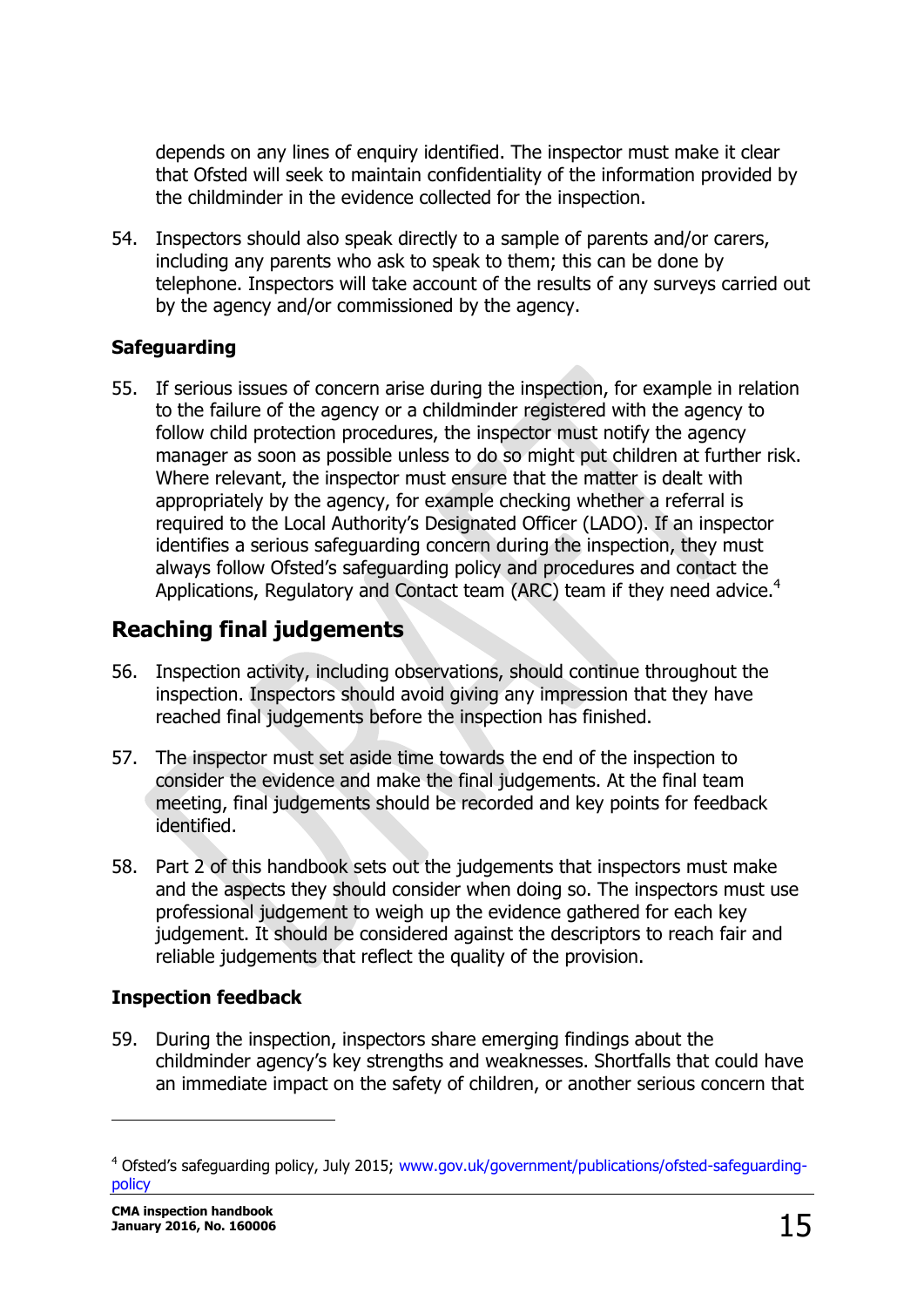

may lead to the agency being judged ineffective should be brought to the immediate attention of the nominated/lead person.

- 60. At the end of the inspection the lead inspector must give formal feedback to the agency's nominated/lead person. If the nominated/lead person is not able to be present, the inspector should give feedback to the manager as the representative. The inspector must not defer feedback to another day.
- 61. The lead inspector must arrange the timing and location of feedback with the agency's nominated/lead person. By agreement with the lead inspector, the agency's nominated/lead person should make arrangements for others to attend the formal feedback session.
- 62. Before leaving, the lead inspector must ensure that the agency's representative(s) is clear about:
	- $\blacksquare$  the main findings of the inspection and each of the judgements made
	- $\blacksquare$  the need for confidentiality until the agency receives a copy of the final inspection report because the judgements might be amended as a result of quality assurance
	- $\blacksquare$  the main points provided orally in the feedback which will be referred to in the text of the report
	- $\blacksquare$  the recommendations for improvement and any actions as a result of any failures of regulatory requirements
	- **P** procedures leading to the publication of the report
	- $\blacksquare$  the post-inspection survey, which the agency is encouraged to complete
	- $\blacksquare$  the complaints procedure.

### <span id="page-15-0"></span>**Writing the report**

63. The lead inspector is responsible for producing the inspection report following the guidance detailed in *Report template with guidance*<sup>5</sup> and has regard to the Guide to Ofsted's house style<sup>6</sup>. Ofsted will publish the inspection report within the timescales set out in the Framework for inspecting childminder agencies<sup>7</sup>.

 $5$  Report template with guidance; to be published shortly

 $6$  Guide to Ofsted's house style, November 2014; https://www.gov.uk/government/publications/guideto-ofsteds-house-style

<sup>&</sup>lt;sup>7</sup> Inspecting childminder agencies: framework, Ofsted, August 2014;

[www.gov.uk/government/publications/framework-for-the-regulation-of-childminder-agencies](https://www.gov.uk/government/publications/framework-for-the-regulation-of-childminder-agencies)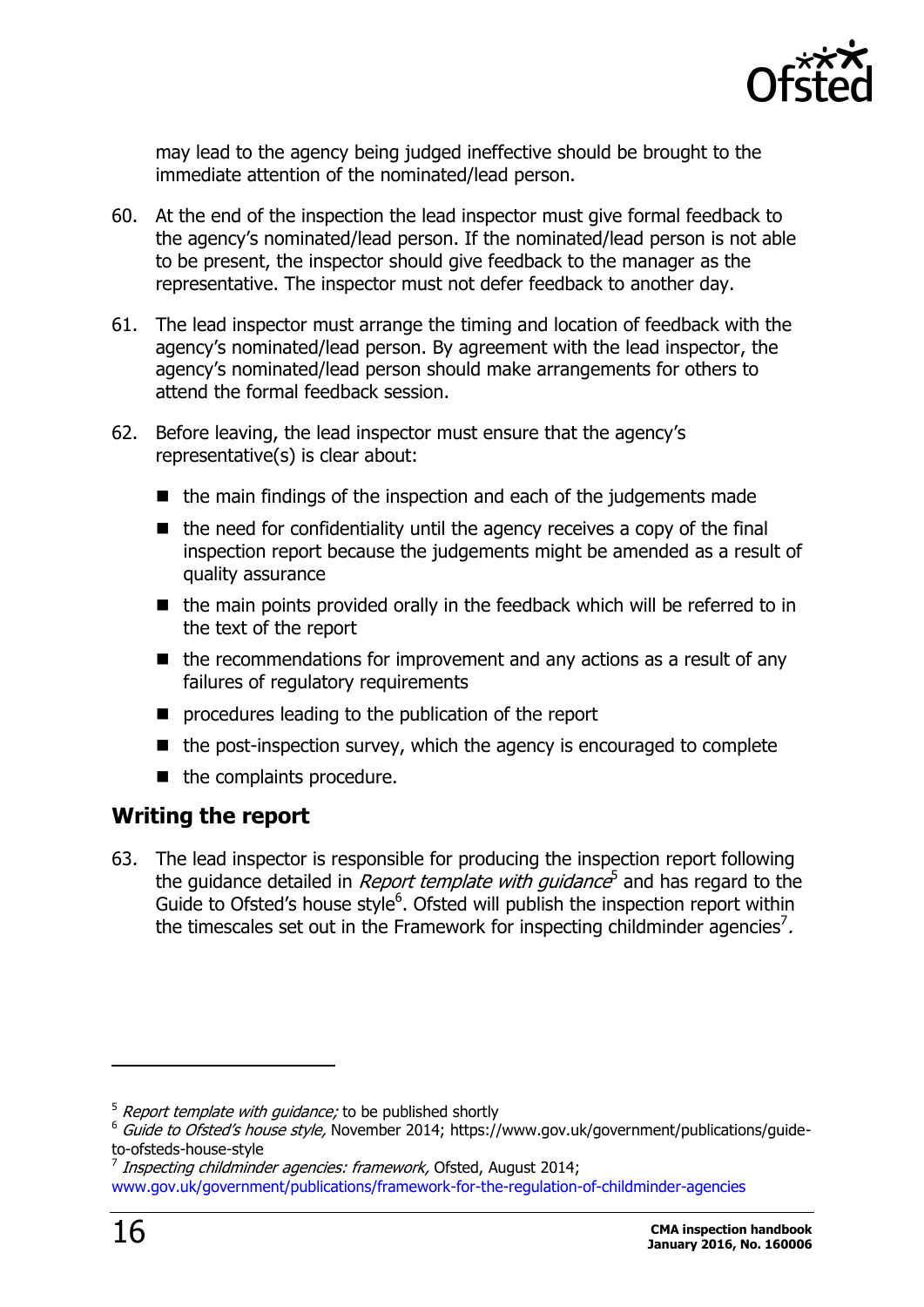#### **The inspection evidence base**

- 64. The evidence base must be retained for the time specified in Ofsted's guidance.<sup>8</sup> This is normally six months from when the report is published. Inspection evidence must be kept for longer than six months when:
	- an action relates to safeguarding
	- $\blacksquare$  the provision is being monitored or an investigation is linked to the inspection
	- $\blacksquare$  there is a potential or current litigation claim against Ofsted, such as a judicial review
	- $\blacksquare$  there is an appeal against enforcement action, or an ongoing complaint.

#### **Quality assurance**

- 65. Responsibility for assuring the quality of the inspection and the subsequent report lies with Ofsted. The lead inspector is expected to set clear expectations for the team and ensure that those expectations are met. The lead inspector must ensure that all judgements are supported by evidence and that the way in which the inspection is conducted meets the expected standard.
- 66. Inspections may be subject to quality assurance by senior staff in Ofsted; this may be through a telephone call or a visit. When a quality assurance visit is scheduled, the lead inspector should explain clearly the purpose and likely format of the visit during the initial telephone conversation with the agency manager.

#### **Handling concerns and complaints during the inspection**

- 67. The great majority of our work is carried out smoothly and without incident. If concerns do arise during an inspection visit, they should be raised with the lead inspectors as soon as possible while the inspection is taking place. This provides the opportunity to resolve issues before the inspection is completed.
- 68. If a provider raises a concern, the lead inspector should seek to resolve it whenever possible, obtaining advice where necessary. Any concerns raised and actions taken to redress any problems should be recorded in the inspection evidence.
- 69. If it has not been possible to resolve concerns during the inspection, the provider may wish to lodge a formal complaint. The lead inspector should ensure that the provider is informed that the procedure for submitting a complaint is available on the Ofsted website.

<sup>&</sup>lt;sup>8</sup> Handling and retention of inspection evidence, Ofsted, 2010; [www.gov.uk/government/publications/handling-and-retention-of-ofsted-inspection-evidence.](http://www.gov.uk/government/publications/handling-and-retention-of-ofsted-inspection-evidence)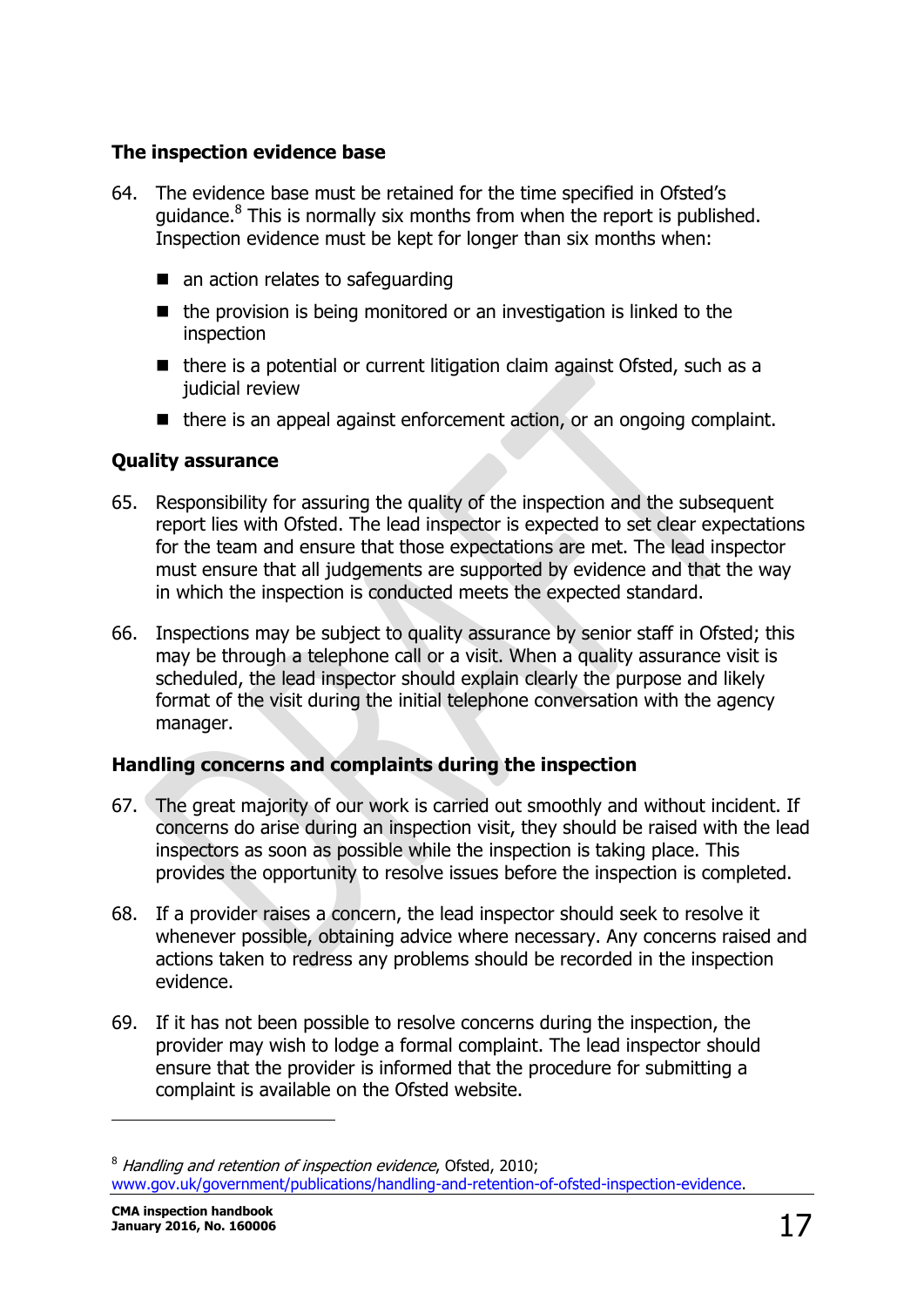

70. Complaints must be submitted no more than 10 working days after the publication of any inspection report or letter. Ofsted does not normally withhold or withdraw publication of an inspection report or letter while complaints are investigated.

#### **Handling agencies of concern**

- 71. In some circumstances, we may consider a childminder agency to be identified as an agency of concern. An agency would be identified as a 'service of concern' if:
	- $\blacksquare$  it is judged to be ineffective at inspection

or

- $\blacksquare$  it had been the subject of three or more qualifying complaints since either registration or its last inspection.
- 72. Any agency falling into this category is overseen by a named HMI. The agency must develop an action plan for improvement and submit this to the HMI. This action plan is subject to monitoring and review, to a frequency determined by the HMI, to support implementation of the action plan.
- 73. An agency of concern is reinspected within 12 months of the date at which they were identified as being in this category. If the agency has failed to improve within the 12-month period, the normal approach will be to take steps to cancel the agency's registration.

## <span id="page-17-0"></span>**Part two: The evaluation schedule – how childminder agencies will be judged**

74. The evaluation schedule sets out the inspection criteria and grade descriptors that guide inspectors when they inspect childminder agencies. It must be used in conjunction with Part one of this document. The evaluation schedule is not exhaustive and inspectors **must** use a best fit approach, applying professional judgement when making each of the judgements.

#### <span id="page-17-1"></span>**Judging the overall effectiveness of a childminder agency**

- 71. Inspectors will judge whether the childminder agency is effective or not by taking into account three key judgements:
	- $\blacksquare$  the effectiveness of the leadership and management of the childminder agency
	- $\blacksquare$  the quality of the agency's services
	- $\blacksquare$  the impact of the agency's services on the quality of the education and care provided by its childminders.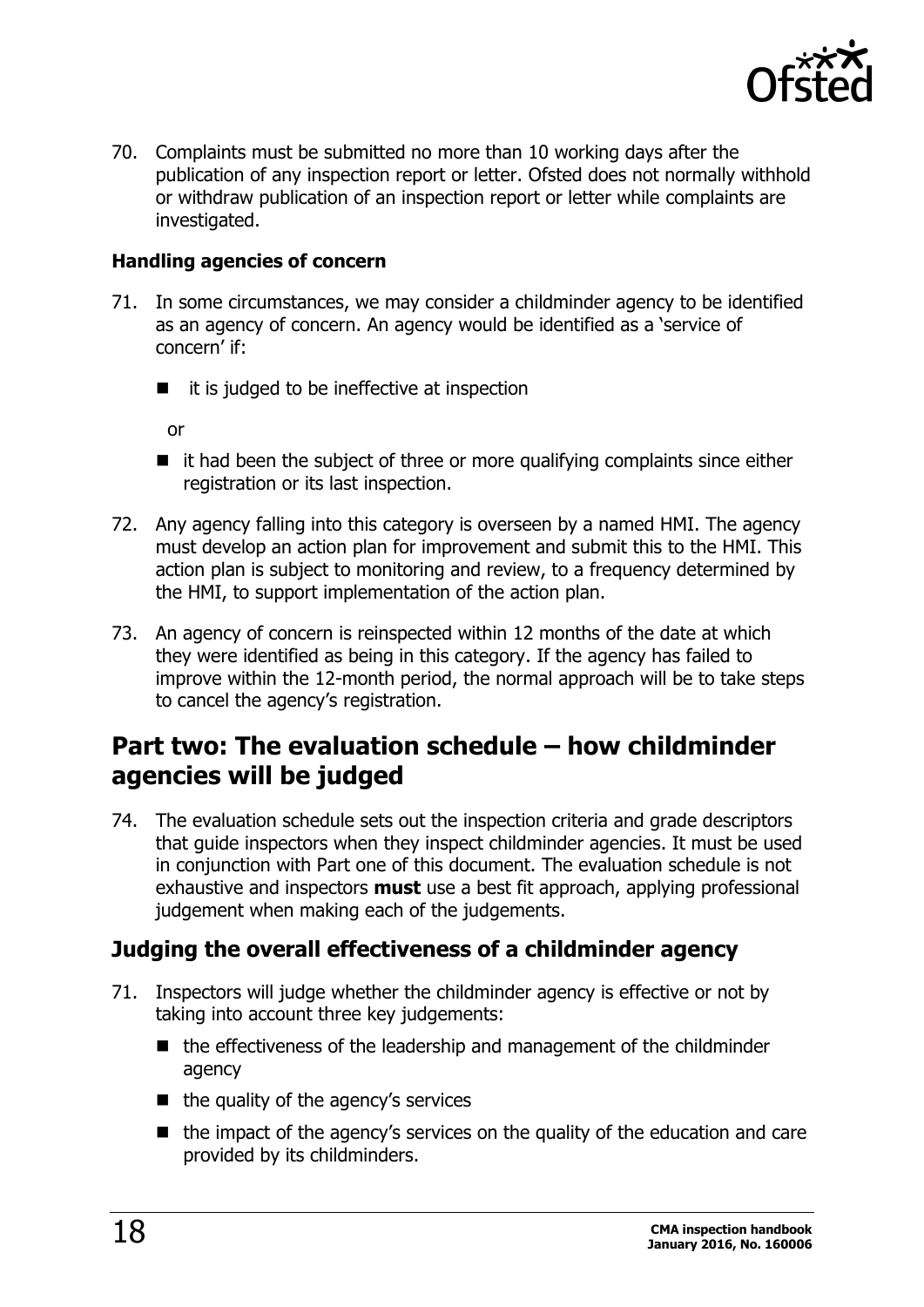- 72. In reaching the overall effectiveness judgement, inspectors must evaluate how well the agency:
	- assesses and identifies the quality of childminders registered with it
	- $\blacksquare$  improves and/or maintains the effectiveness of childminding provision
	- ensures that childminding services contribute to children's well-being and progress.
- 75. Inspectors must use their professional judgement to assess the impact of any breach of regulation against other aspects of the service provided. However, it is expected that in an agency judged to be effective, there are no breaches of regulations which directly affect the safety and well-being of children.
- 76. If the inspector considers that a regulation/requirement is not being met, but there is no impact on the quality of the childminding, the inspector must state this clearly in the areas for improvement.
- 77. If one or more requirements are not met and there is a direct impact on the quality of the childminding practice, the inspector is likely to judge the leadership and management of the agency as 'ineffective', which is likely to lead to an overall judgement of 'not effective'.

Inspectors should consider:

- $\blacksquare$  the evidence and judgements from across the evaluation schedule
- $\blacksquare$  the context in which the agency works including specialising in placements for particular groups of children
- $\blacksquare$  how the agency is supporting the improvement of childminding provision in areas of higher deprivation
- $\blacksquare$  how the agency is improving the quality of weaker childminders taking account of the length of time that childminders have been registered with it
- $\blacksquare$  the seriousness of any failure on the part of the agency to meet regulations and requirements for registration and the potential impact of that failure on childminders registered with the agency and children.

#### **Effective**

The childminding agency is effective overall, if:

- the agency understands its own context well, enabling resources to be targeted appropriately to improve the quality of childminding
- the agency provides a good service to childminders who take children in areas of deprivation and the quality is improving strongly
- safeguarding meets requirements and the agency's policies and guidance support childminders well to keep children safe and secure
- childminders understand the agency's expectations for them to continually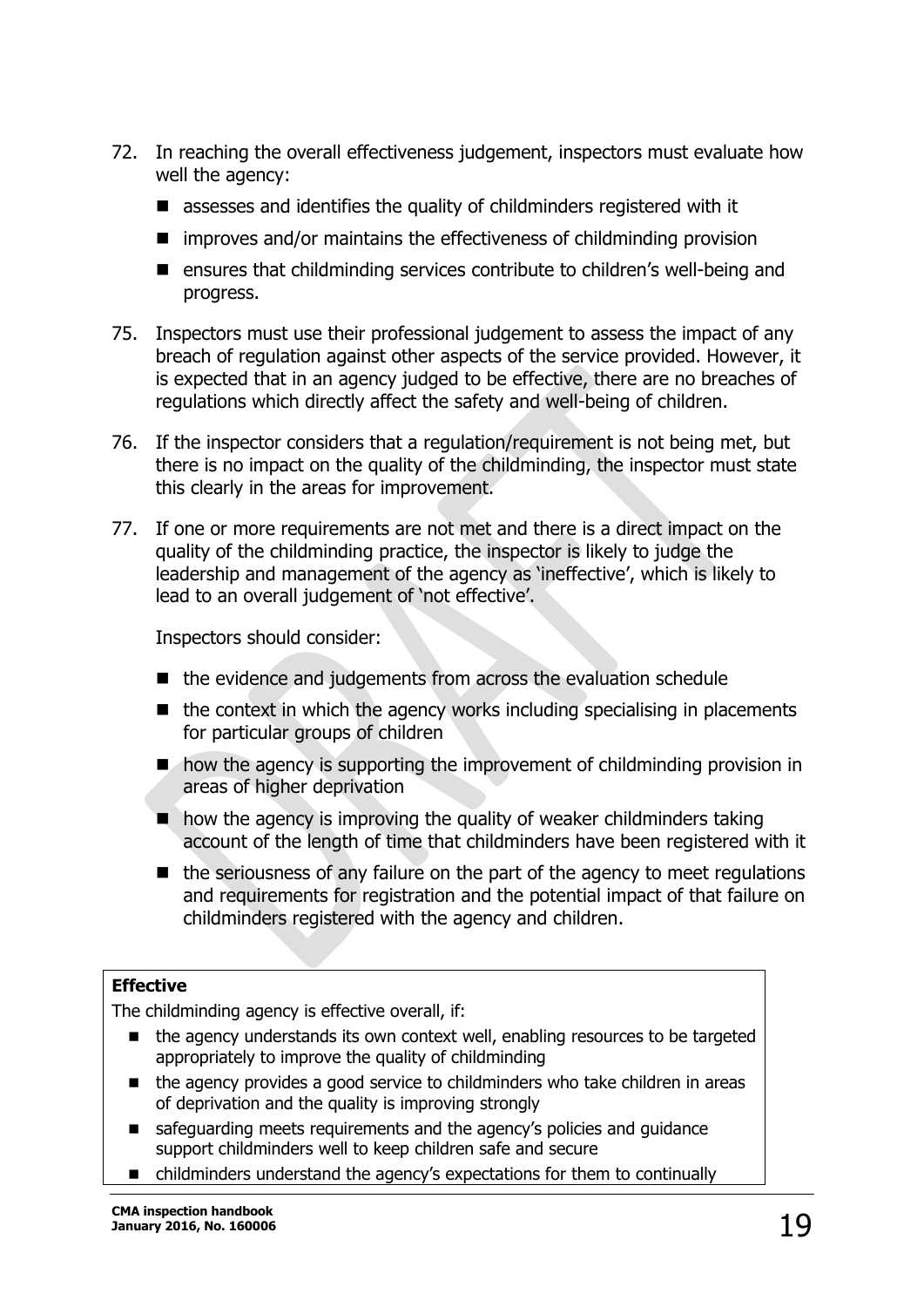

improve their practice

the agency demonstrates that the quality of childminding and children's experiences of the early years are improving as a clear result of its work.

#### **Not Effective**

The agency is likely to be judged not effective if:

- the agency is likely to be judged not effective if any one of the key judgements are ineffective;
	- and/or
- there are failures in regulatory requirements which have a significant impact on the safety and well-being, and/or learning and development of children.

#### <span id="page-19-0"></span>**The effectiveness of the leadership and management of the childminder agency**

- 78. Inspectors must consider:
	- how well leaders and managers demonstrate a clear vision and strategic direction for the agency
	- how well leaders and managers promote British Values, equality and diversity
	- $\blacksquare$  the rigour of self-evaluation in measuring the impact of actions taken and in setting challenging targets for improvement
	- the effectiveness of the agency's recruitment policies and procedures to check the suitability of childminders at registration and their continuing suitability to work with young children
	- $\blacksquare$  the effectiveness of partnerships with stakeholders and external agencies
	- whether systems to monitor the quality of childminding provision and to identify what support is required to improve the provision are robust
	- $\blacksquare$  the extent to which leaders and managers take account of the views of parents and children
	- the effectiveness of systems for supervision, performance management and continuing professional development
	- whether arrangements for safeguarding meet requirements.

#### **Grade descriptors: the effectiveness of the leadership and management of the childminding agency**

#### **Effective**

Leadership and management of the agency is effective, if:

 leaders and managers are ambitious and communicate high expectations to all. Self-evaluation is thorough and accurate and the actions taken by the agency to improve the quality of the agency and childminders are carefully planned,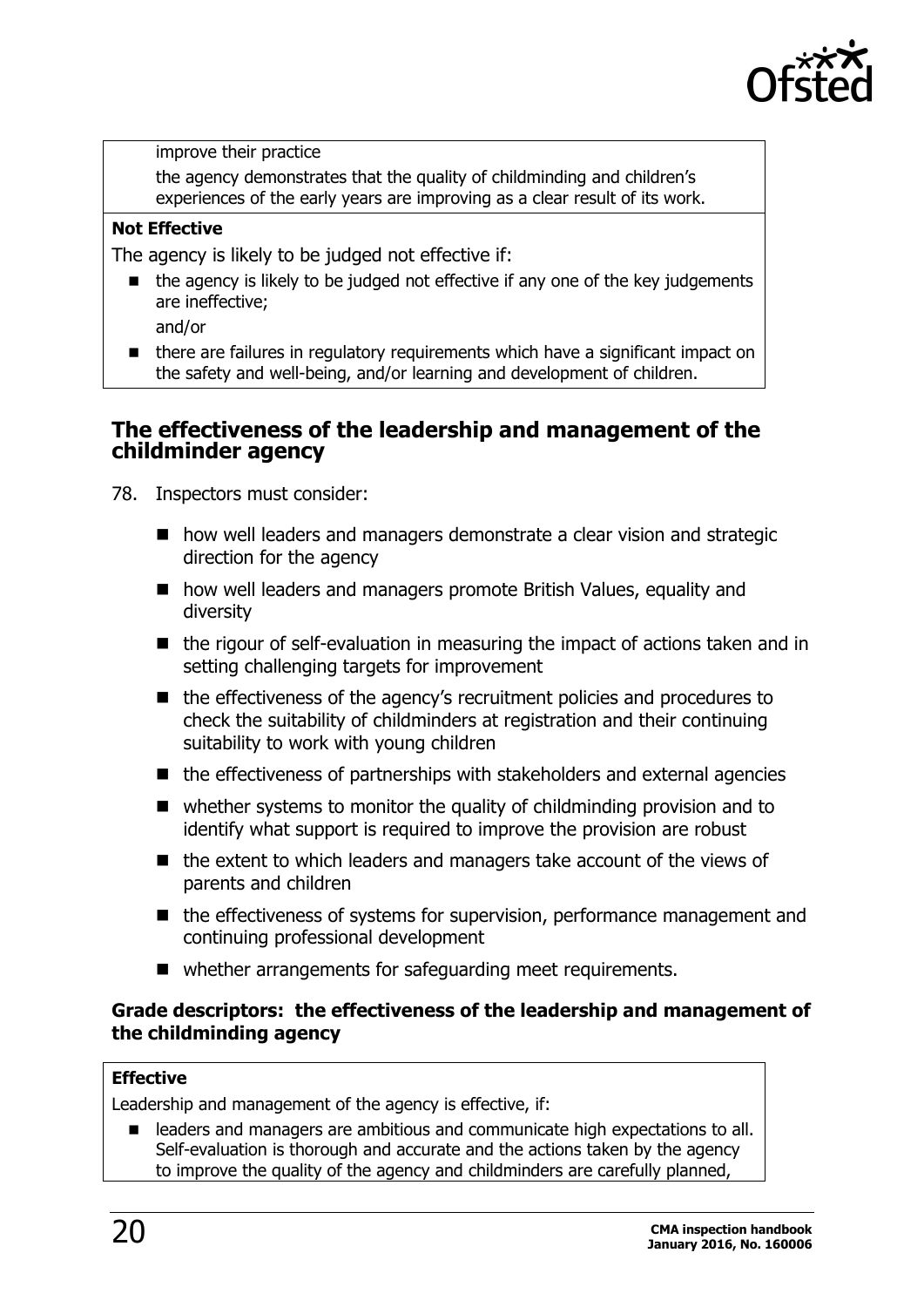concerted and effective

- the promotion of British Values, equality and diversity can be seen in the agency's policies and practice
- **T** rigorous and precise monitoring enables the agency to have a comprehensive understanding of childminders' strengths and areas for development. Poor performance is tackled systematically leading to improvement
- **thorough checks and clear recruitment policies ensure the suitability of agency** staff and childminders who apply to register and their continuing suitability to work with young children
- the agency works effectively with partners to provide support for childminders to improve
- **E** leaders and managers take account of the views of parents, childminders and children in order to drive improvement
- **E** improving the quality of childminding through regular supervision and performance management supports childminders to improve. As a result, the overall quality of childminders registered with the agency for a year or more, is good or improving strongly
- **Paragement and professional development of agency staff is** thorough and leads to improvement
- $\blacksquare$  the commitment of leaders and managers to improving the quality of childminding is such that they do not restrict registration to childminders previously judged as good or better
- childminders who consistently fail to meet the agencies standards are deregistered promptly.

If the inspector considers that a regulation/requirement is not being met, but there is no impact on the quality of the childminding, then the inspector must write this as an area for improvement

#### **Ineffective**

Leadership and management are ineffective if one or more of the following apply:

- leaders and managers do not monitor the work of the agency staff and/or childminders' practice well enough
- **E** known weaknesses of childminders are not tackled quickly enough, so provision is not improving and/or children' health, safety and well-being are at risk
- recruitment processes do not ensure the suitability of agency staff and/or childminders
- **Performance management and/or professional development does not lead to** improvement and consequently, weak childminders remain registered with the agency for too long
- self-evaluation is not accurate. As a result, leaders and managers do not secure improvement and hold an overly high view of the quality of childminding
- the agency does not promote British Values, equality and diversity, or ensure that childminder's registered with it do
- strategies for working with parents and other agencies are weak and parents are not satisfied with the service provided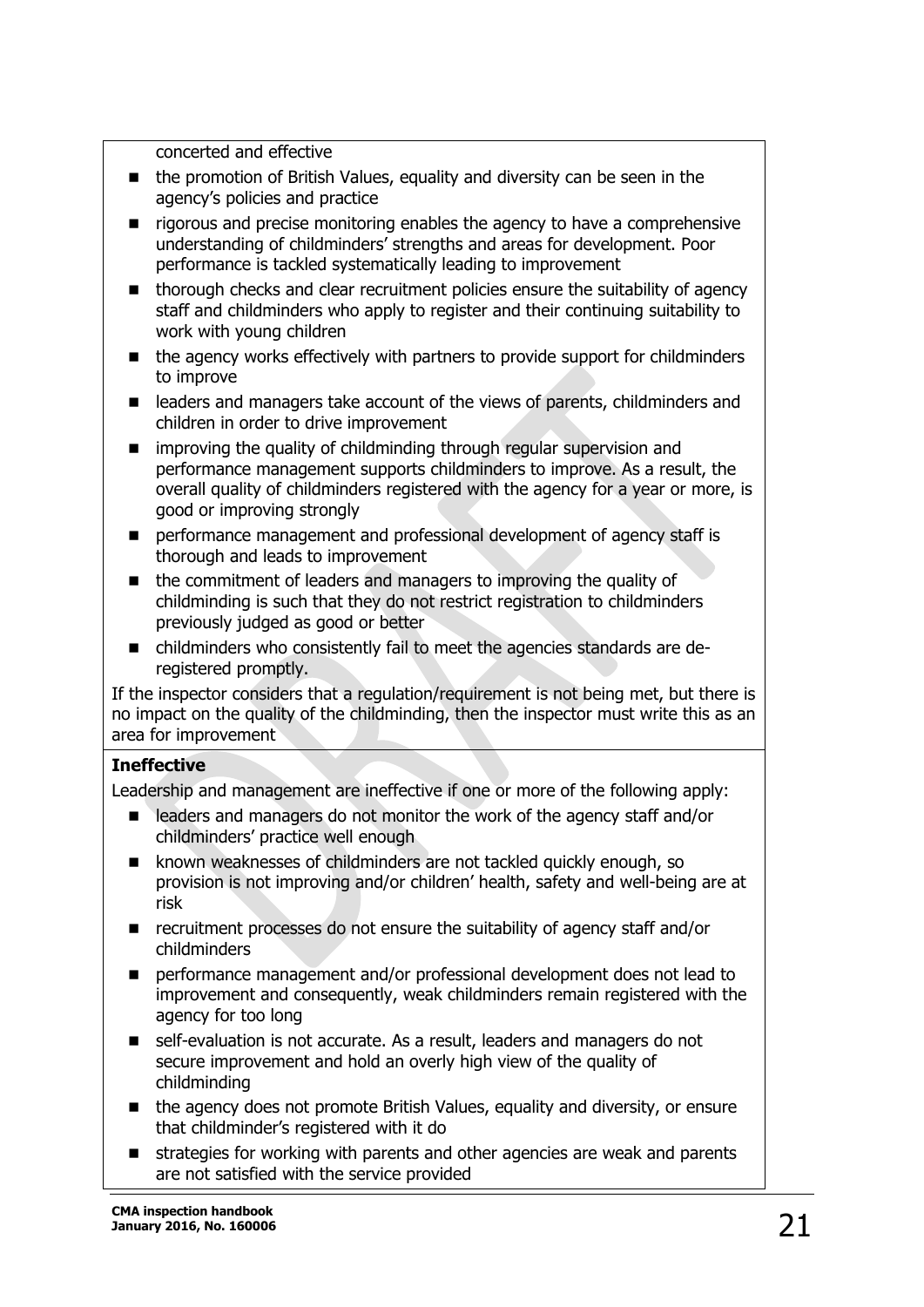

 arrangements for safeguarding children do not meet statutory requirements and give serious cause for concern.

### <span id="page-21-0"></span>**The quality of the agency's services**

- 79. Inspectors must consider:
	- $\blacksquare$  the quality and accessibility to support, training and guidance to ensure childminders meet the requirements of the Early Years Foundation Stage Framework and/or requirements of the Childcare Register
	- how well support is targeted to help childminders improve their practice
	- $\blacksquare$  the breadth and range of services provided to childminders to enable them to improve provision
	- the effectiveness and accuracy of the agency's assessment of the needs of registered childminders and the extent to which support meets their needs
	- **E** any observations of training and support work taking place during the inspection period.

#### **Effective**

The service of the childminding agency is effective if:

- there are high levels of participation in the agency's well planned programme of training enables childminders to improve their practice
- the agency supports childminders to meet all statutory requirements by providing high-quality policies and guidance
- childminders are challenged and supported well to improve weaker aspects of their practice through individual programmes of support that develop their knowledge skills and confidence
- childminders and parents are positive about the services the agency provides and can point to the impact they have had
- **EXECT** belonging to the agency enables childminders to learn from best practice and to work together to improve outcomes for children
- childminders develop knowledge, skills and confidence to improve their practice because of the broad range of events and activities the agency provides.

#### **Ineffective**

The quality and impact of the agency's services is ineffective if one or more of the following apply:

- childminders are not improving their practice because the agency is failing to provide quality training and/or support
- $\blacksquare$  opportunities for childminders to attend training are not frequent enough and do not lead to improvement in practice
- services provided do not match the needs of the childminders registered
- $\blacksquare$  the agency is slow to tackle weak practice
- **If** lack of clear policies and quidance mean that childminders are not meeting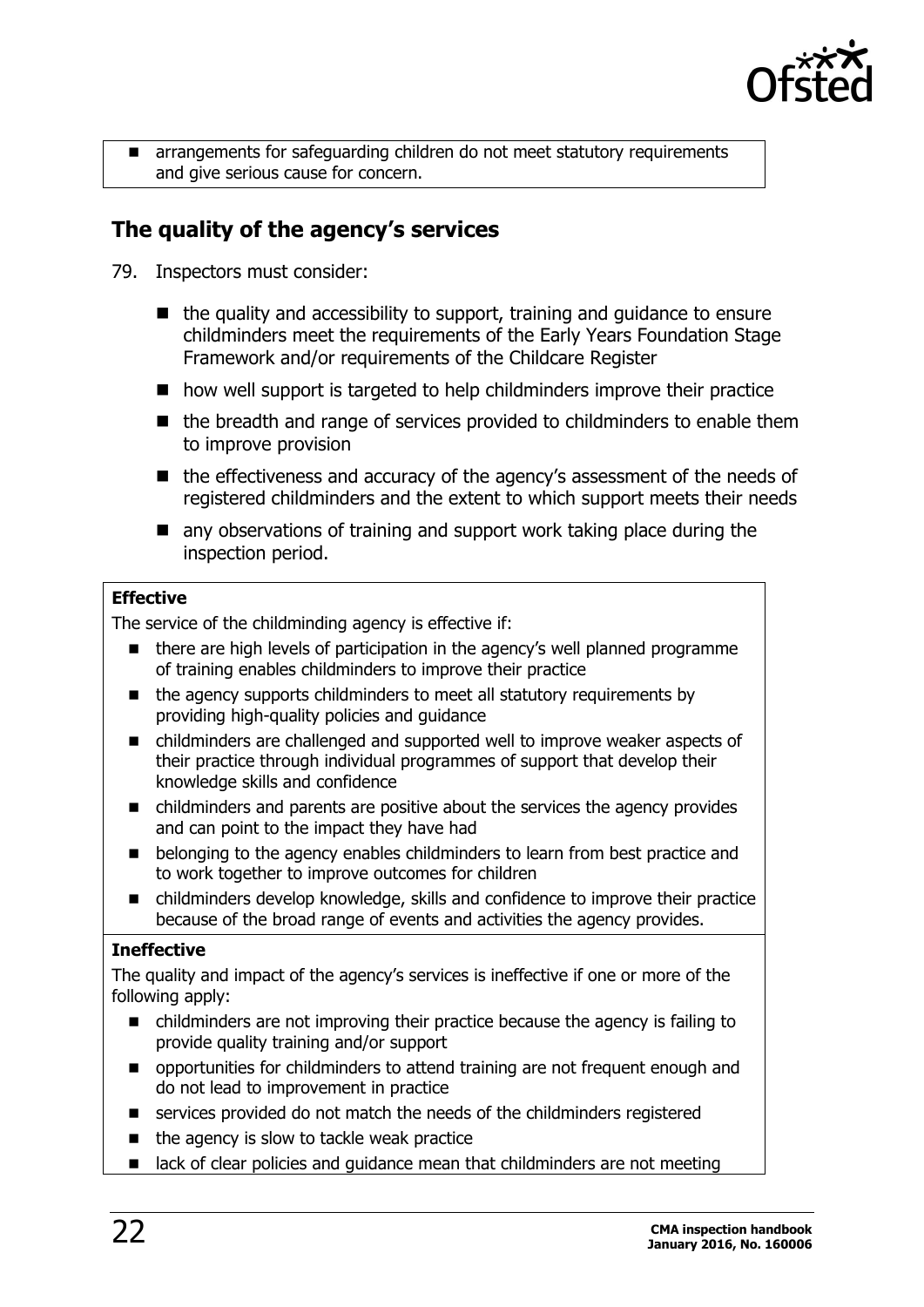statutory requirements

■ childminders and parents are dissatisfied with the agency's services.

#### <span id="page-22-0"></span>**The impact of the agency's services on the quality of education and care provided by its childminders**

80. Inspectors must consider how well the agency assures itself:

- $\blacksquare$  that children are kept safe at the childminder provision
- of the quality and range of experiences offered to children and opportunities provided for their parents to be involved in their learning
- of the progress made by children in childminder provision registered with the agency, especially in their speech, language development and ability to communicate
- that gaps between groups of children in the local area, particularly those in receipt of government funding, are narrowing
- $\blacksquare$  that childminders use any additional funding they receive for children in their care effectively
- $\blacksquare$  that the quality of provision in childminding is improving.

#### **Effective**

The agency can demonstrate that:

- all childminders registered with it meet safeguarding requirements and, as a result, children are safe and secure
- childminders provide children with a wide range of experiences that are well suited to their development needs
- diadvice and guidance to parents support children's development needs
- childminders understand how to develop children's skills in communication and language and so meet children's learning and development needs
- childminders asses children's skills and abilities well and plan targeted programmes to help disadvantaged children to catch up with their peers
- additional funding is targeted effectively and is making a significant difference to raising the development levels of funded children
- training and development provided by the agency have made a positive impact on improving the quality of childminding.

#### **Ineffective**

The quality and impact of the agency's service is ineffective if one or more of the following apply:

- not all childminders meet safeguarding requirements and, as a result, children are at risk
- the quality of experiences provided for children is poor and consequently gains in learning and development are too slow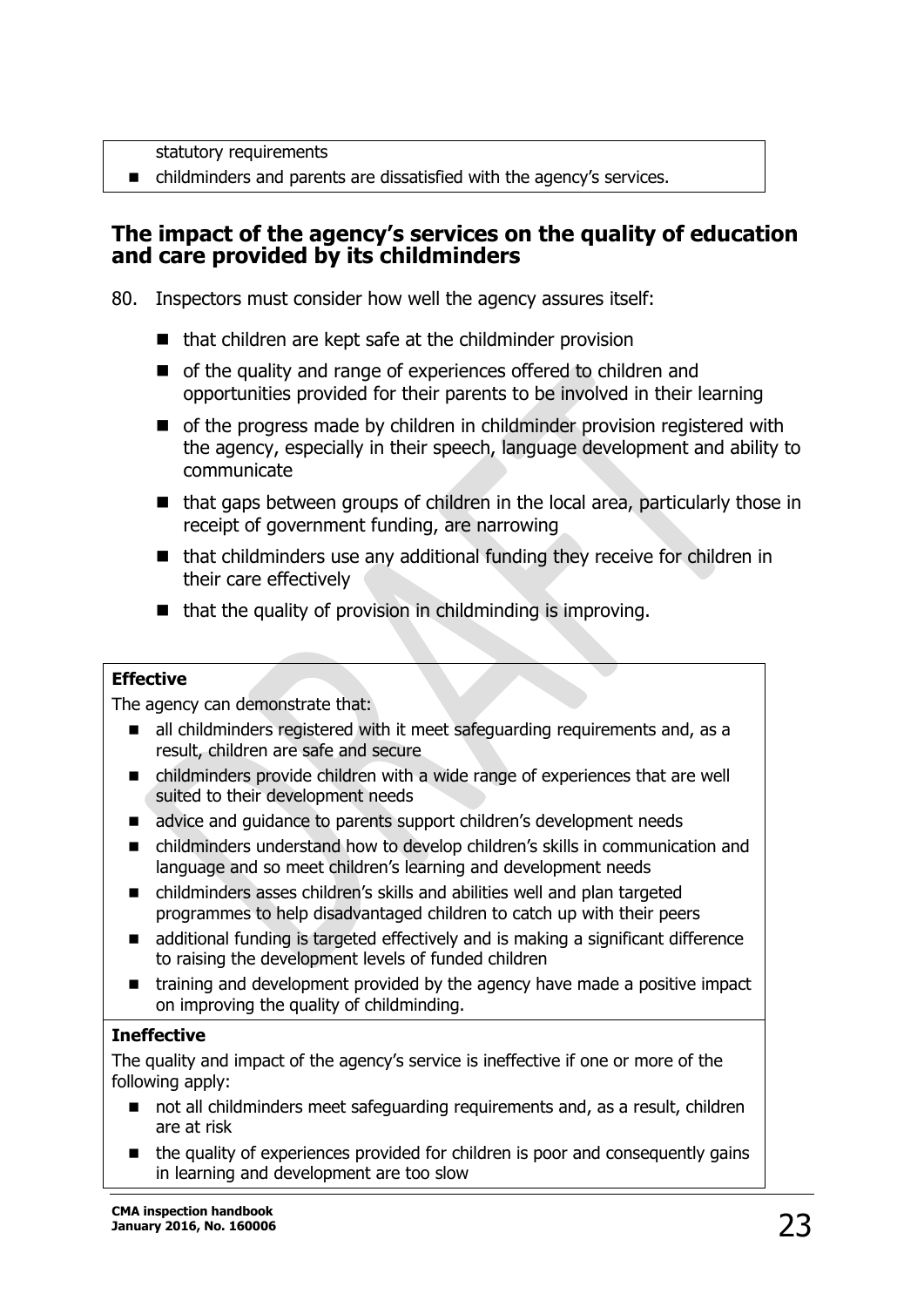

- **P** parents are not engaged with or supported to help their children to develop
- childminders' knowledge of the statutory framework for the early years is weak, particularly in communication and language. Consequently, children are not making good progress
- childminders do not asses children's skills and abilities well enough to be able to plan appropriate support for disadvantaged children to catch up with their peers
- additional funding is not targeted well and/or the agency has no records of how additional funding is spent.